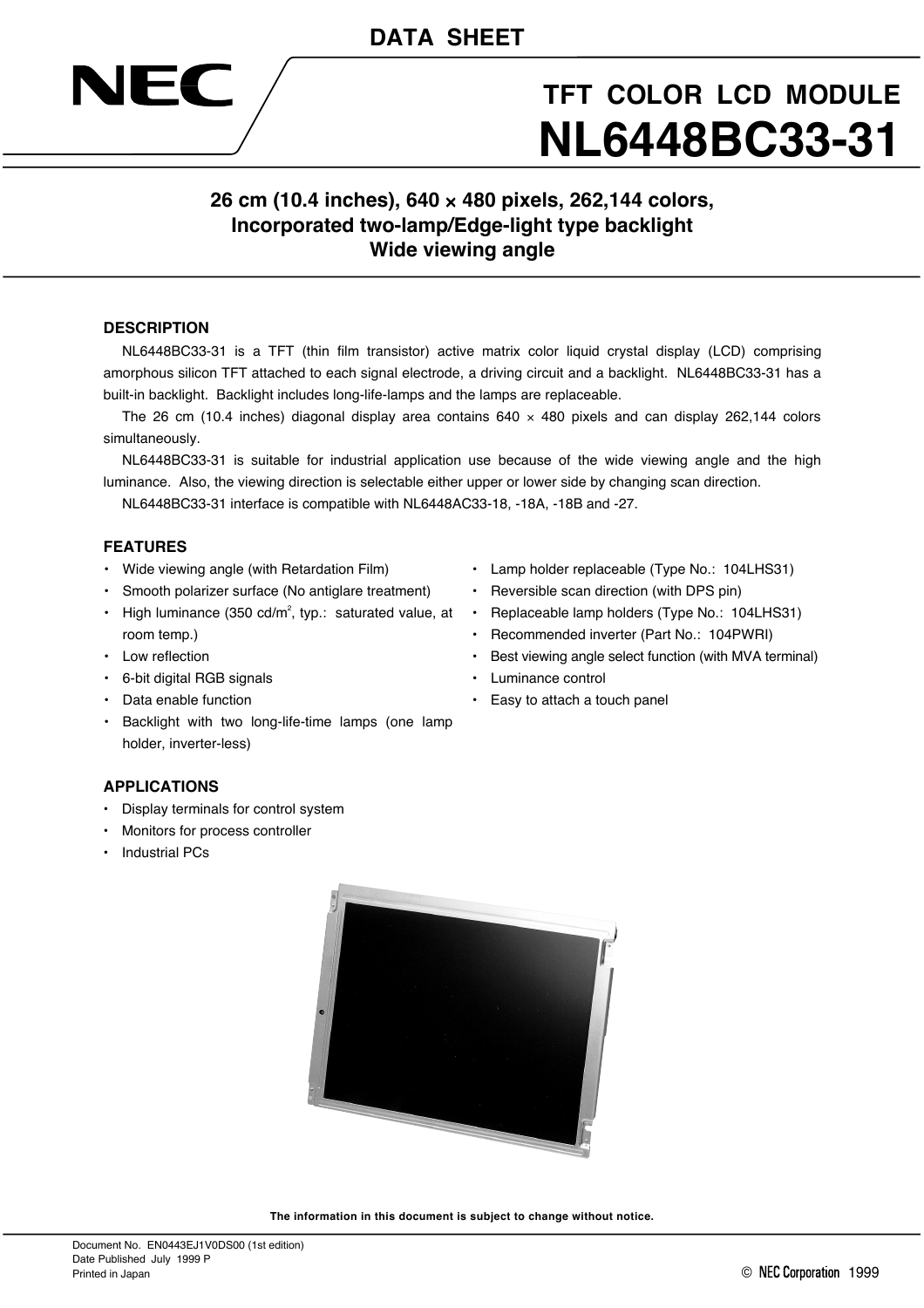#### **STRUCTURE AND FUNCTIONS**

A color TFT (thin film transistor) LCD module is comprised of a TFT liquid crystal panel structure, LSIs for driving the TFT array, and a backlight assembly. The TFT panel structure is created by sandwiching liquid crystal material in the narrow gap between a TFT array glass substrate and a color filter glass substrate. After the driver LSIs are connected to the panel, the backlight assembly is attached to the backside of the panel.

RGB (red, green, blue) data signals from a source system is modulated into a form suitable for active matrix addressing by the onboard signal processor and sent to the driver LSIs which in turn addresses the individual TFT cells.

Acting as an electro-optical switch, each TFT cell regulates light transmission from the backlight assembly when activated by the data source. By regulating the amount of light passing through the array of red, green, and blue dots, color images are created with clarity.

#### **OUTLINE OF CHARACTERISTICS (at room temperature)**

| Display area                                           | 211.2 (H) $\times$ 158.4 (V) mm                                               |                                     |
|--------------------------------------------------------|-------------------------------------------------------------------------------|-------------------------------------|
| Drive system                                           | a-Si TFT active matrix                                                        |                                     |
| Display colors                                         | 262,144 colors                                                                |                                     |
| Number of pixels                                       | $640 \times 480$ pixels                                                       |                                     |
| Pixel arrangement                                      | RGB vertical stripe                                                           |                                     |
| Pixel pitch                                            | 0.33 (H) $\times$ 0.33 (V) mm                                                 |                                     |
| Module size                                            | 243.0 (H) × 185.1 (V) × 10.75 typ. (D) mm                                     |                                     |
| Weight                                                 | 530 g (typ.)                                                                  |                                     |
| Contrast ratio                                         | $300:1$ (typ.)                                                                |                                     |
| Viewing angle (more than the contrast ratio of 10 : 1) |                                                                               |                                     |
|                                                        | Horizontal: 50° (typ., left side, right side)                                 |                                     |
|                                                        | : 40 $^{\circ}$ (typ., up side), 45 $^{\circ}$ (typ, down side)<br>Vertical   |                                     |
| Designed viewing direction                             | Wider viewing angle without image reversal : up side (12 o'clock normal scan) |                                     |
|                                                        |                                                                               | down side (6 o'clock reverse scan)  |
|                                                        | Wider viewing angle with contrast ratio                                       | : down side (6 o'clock normal scan) |
|                                                        |                                                                               | up side (12 o'clock reverse scan)   |
|                                                        | Optimum grayscale ( $\gamma$ = 2.2)                                           | : perpendicular                     |
| Polarizer pencil-hardness 2H (Min., at JIS K5400)      |                                                                               |                                     |
| Color gamut                                            | 43% (typ. at center, to NTSC)                                                 |                                     |
| Response time                                          | 15 ms (typ.), white to black                                                  |                                     |
| Luminance                                              | 350 $cd/m2$ (TYP)                                                             |                                     |
| Signal system                                          | 6-bit digital signals for each of RGB primary colors, synchronous signals     |                                     |
|                                                        | (Hsync, Vsync), dot clock (CLK)                                               |                                     |
| Supply voltages                                        | 3.3 V [5.0 V] (Logic, LCD driving), 12.0 V (Backlight)                        |                                     |
| <b>Backlight</b>                                       | Edge light type, two cold cathode fluorescent lamps (cold cathode type)       |                                     |
|                                                        | [Replaceable parts]                                                           |                                     |
|                                                        | Lamp holder: type No.104LHS31                                                 |                                     |
| Power consumption                                      | 6.8 W (typ., at 3.3 V, 12.0 V)                                                |                                     |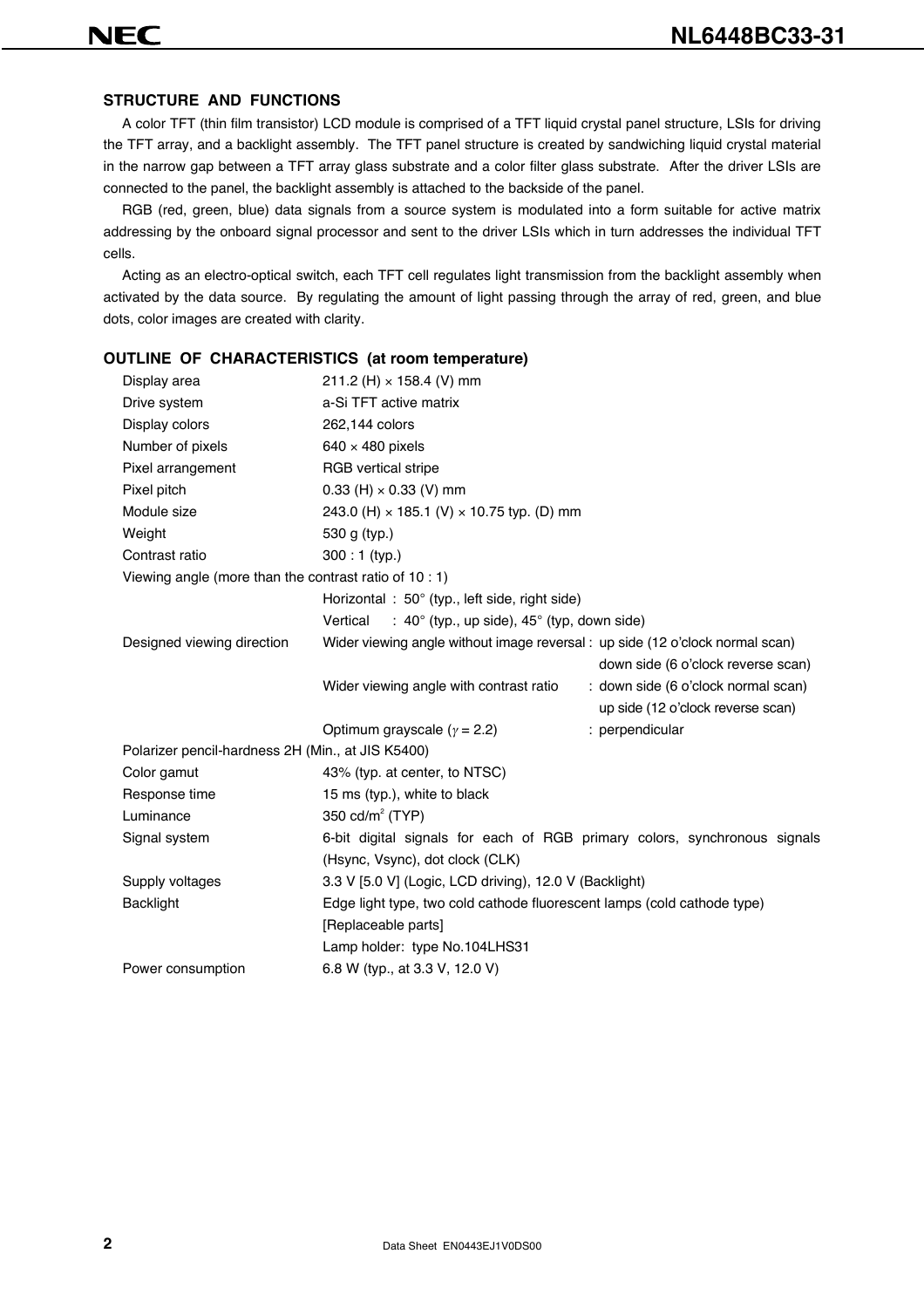# **BLOCK DIAGRAM**

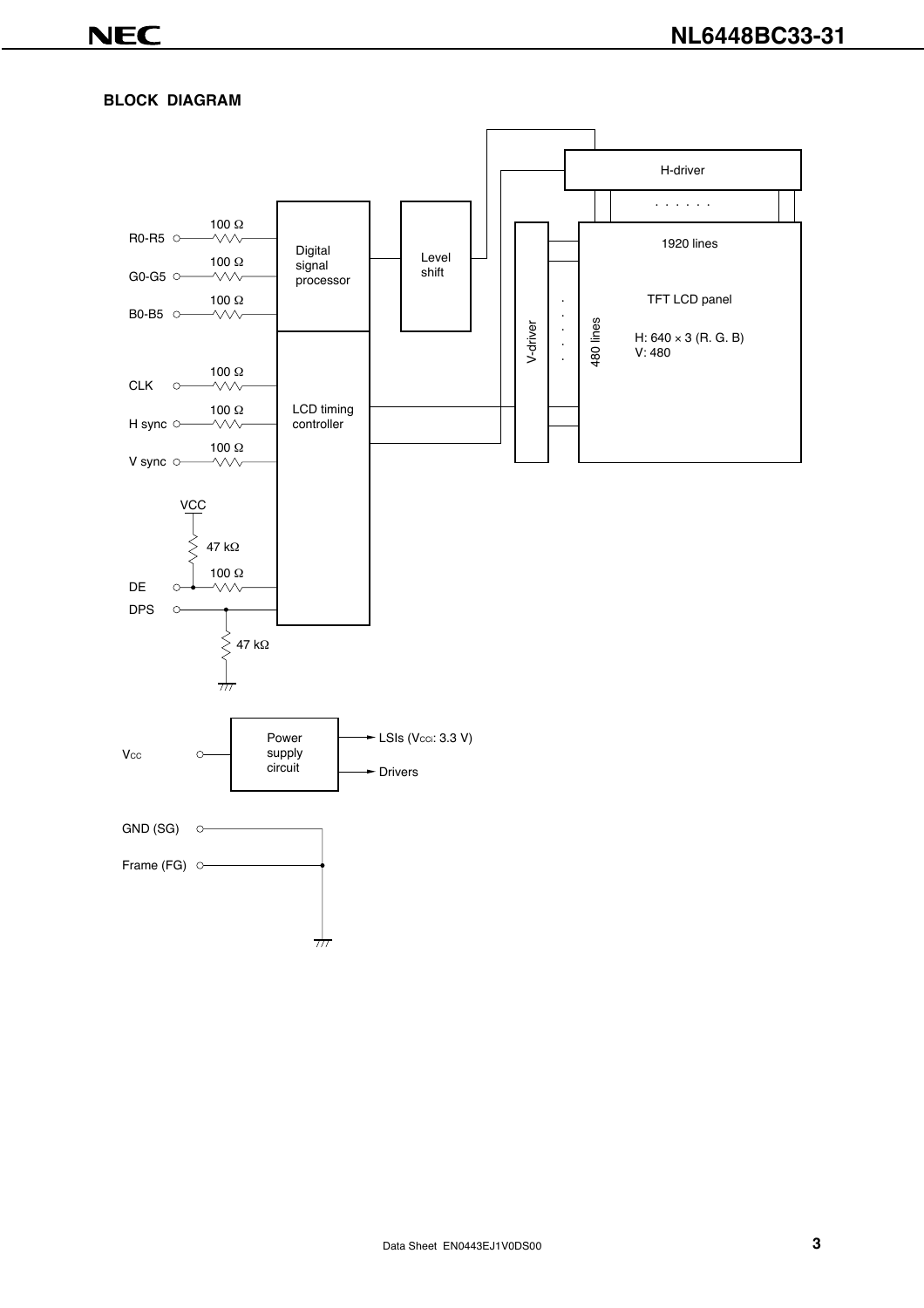

<In case of connecting NEC recommended inverter>

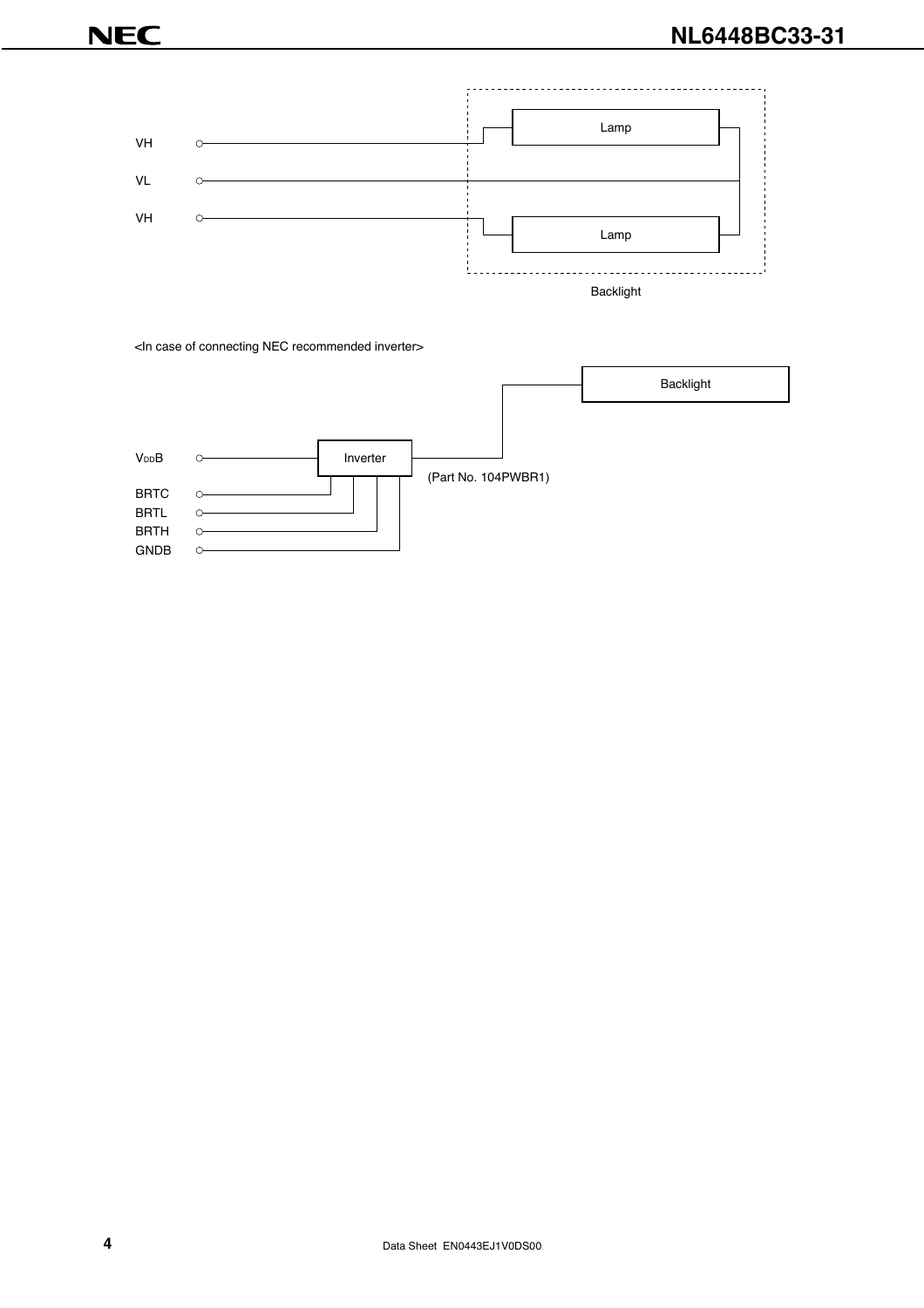# **GENERAL SPECIFICATIONS**

| Items             | Specifications                                                          | Unit  |
|-------------------|-------------------------------------------------------------------------|-------|
| Module size       | $243.0 \pm 0.5$ (H) $\times$ 185.1 $\pm$ 0.5 (V) $\times$ 11.5 max. (D) | mm    |
| Display area      | 211.2 (H) $\times$ 158.4 (V)                                            | mm    |
| Number of dots    | $640 \times 3$ (H) $\times$ 480 (V)                                     | dot   |
| Number of pixels  | 640 (H) $\times$ 480 (V)                                                | pixel |
| Dot pitch         | $0.11$ (H) $\times$ 0.33 (V)                                            | mm    |
| Pixel pitch       | $0.33$ (H) $\times$ 0.33 (V)                                            | mm    |
| Pixel arrangement | RGB (Red, Green, Blue) vertical stripe                                  |       |
| Display colors    | 262,144                                                                 | color |
| Weight            | 550 (max.)                                                              | g     |

# **ABSOLUTE MAXIMUM RATINGS**

| Parameters        | Symbols         | Ratings                                                                                    | Unit          | Remarks                     |                 |  |
|-------------------|-----------------|--------------------------------------------------------------------------------------------|---------------|-----------------------------|-----------------|--|
| Supply voltage    | $V_{\rm CC}$    | $-0.3$ to 6.5                                                                              | v             | $T_a = 25^{\circ}C$         |                 |  |
| Input voltage     | $V_{\perp}$     | $-0.3$ to V <sub>cc</sub> $+0.3$                                                           | v             |                             |                 |  |
| Lamp voltage      | VL              | 2000                                                                                       | $V_{\rm rms}$ |                             |                 |  |
| Storage temp.     | T <sub>ST</sub> | $-20$ to 60                                                                                | °C            |                             |                 |  |
| Operating temp.   | Top             | 0 to 50                                                                                    | $^{\circ}$ C  | Module surface Note         |                 |  |
| Humidity          | <b>RH</b>       | $\leq$ 95% relative humidity                                                               |               | $T_a \leq 40^{\circ}C$      | No condensation |  |
| (no condensation) |                 | $\leq$ 85% relative humidity                                                               |               | $40 < T_a \le 50^{\circ}$ C |                 |  |
|                   |                 | Absolute humidity shall not<br>exceed $Ta = 50^{\circ}C$ , 85%<br>relative humidity level. |               | $T_a > 50^{\circ}$ C        |                 |  |

**Note** Measured at the display area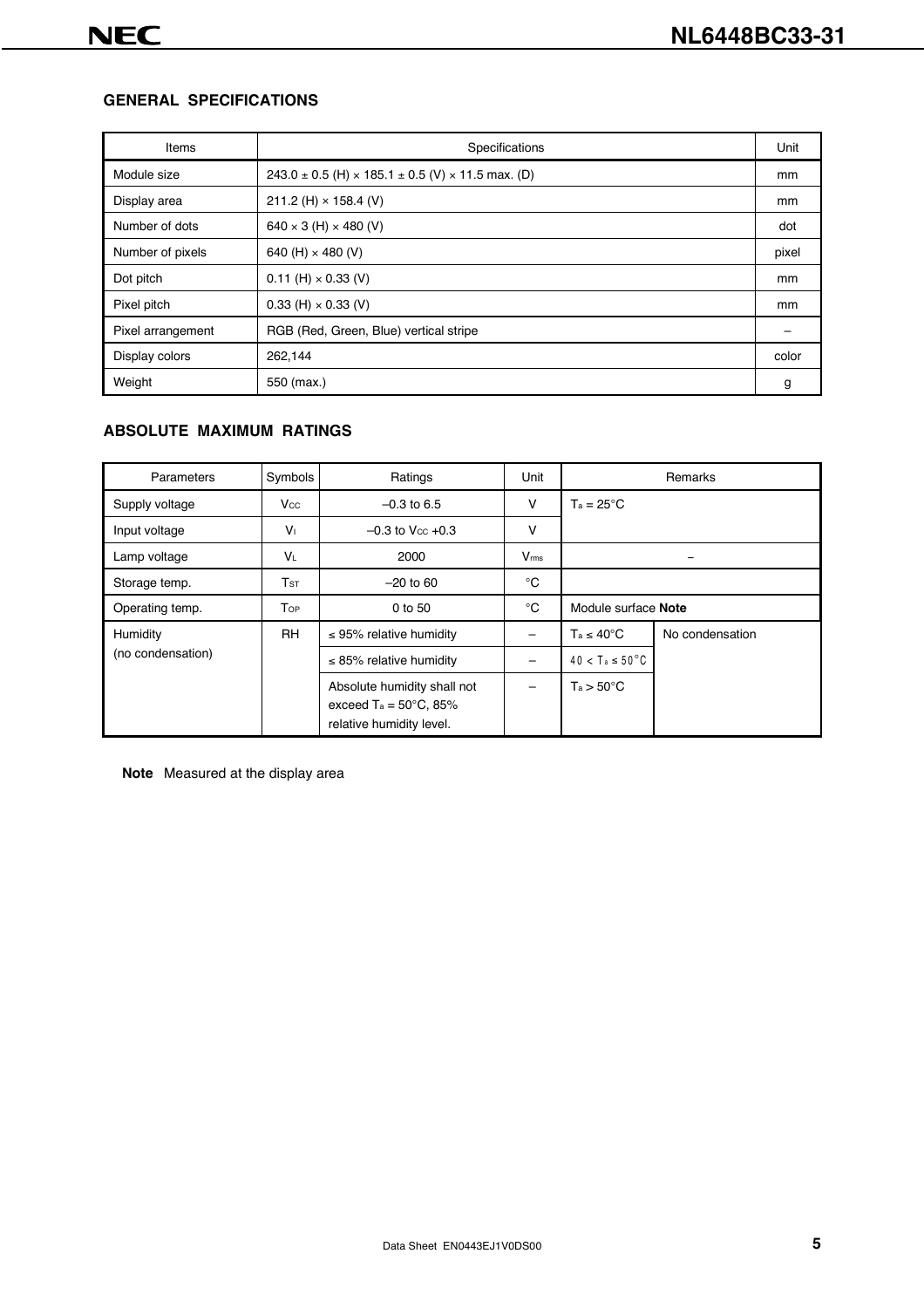$T = 25°C$ 

# **ELECTRICAL CHARACTERISTICS**

#### (1) Logic, LCD driving

|                          |                        |                         |                   |                         |      | 1a – ∠o U                                     |
|--------------------------|------------------------|-------------------------|-------------------|-------------------------|------|-----------------------------------------------|
| Parameters               | Symbols                | MIN.                    | TYP.              | MAX.                    | Unit | Remarks                                       |
| Supply voltage           | Vcc                    | 3.0<br>(4.75)           | 3.3<br>(5.0)      | 3.6<br>(5.25)           | v    | $V_{\text{CC}} = 3.3 V$<br>$(V_{CC} = 5.0 V)$ |
| Logic input Low voltage  | V⊫                     | 0                       | -                 | $V_{\rm CC} \times 0.3$ | mV   | <b>CMOS</b> level                             |
| Logic input High voltage | <b>V</b> <sub>IH</sub> | $V_{\rm CC} \times 0.7$ |                   | 5.25                    | v    |                                               |
| Supply current           | lcc                    |                         | 325 Note<br>(250) | 370<br>(300)            | mA   | $V_{\text{CC}} = 3.3 V$<br>$(V_{CC} = 5.0 V)$ |

#### **Note** Checkered flag pattern (in EIAJ ED-2522)

#### (2) Backlight

 $Ta = 25^{\circ}C$ 

| Parameters           | Symbols        | MIN.                     | TYP. | MAX.                     | Unit       | Remarks            |
|----------------------|----------------|--------------------------|------|--------------------------|------------|--------------------|
| Lamp current         | ΙL.            | 2.0                      | 5.0  | 5.5                      | mArms      | with one lamp      |
| Lamp voltage         | VL             | $\overline{\phantom{a}}$ | 510  |                          | Vrms       | -                  |
| Lamp turn on voltage | Vs             | 840                      |      | $\overline{\phantom{m}}$ | Vrms       | $Ta = 25^{\circ}C$ |
|                      |                | 1265                     |      | $\equiv$                 |            | $Ta = 0^{\circ}C$  |
| Oscillator frequency | F <sub>t</sub> | 50                       | 54   | 58                       | <b>kHz</b> | <b>Note</b>        |

**Note** Recommended value of "Ft".

 $\cdot$  F<sub>t</sub> is within the specification.

and

• 
$$
F_t = \frac{1}{4th} \times (2n - 1)
$$

th : Hsync period  $\times$  (2n – 1) and the sync period<br>n: a natural number (1, 2, 3, …)

If Ft is out of the recommended value, interference between Ft frequency and Hsync frequency may cause beat on the display.

# **SUPPLY VOLTAGE SEQUENCE**



- **Notes 1.** Signals: CLK, Hsync, Vsync, DE, DATA (R0-R5, G0-G5, B0-B5)
	- **2.** The supply voltage for input signals should be the same as Vcc.
	- **3.** Apply VDDB within the LCD operation period. When the backlight turns on before LCD operation or the LCD operation turns off before the backlight turns off, the display may momentarily become white.
	- **4.** While the power is off, please keep whole signals at low level or high impedance.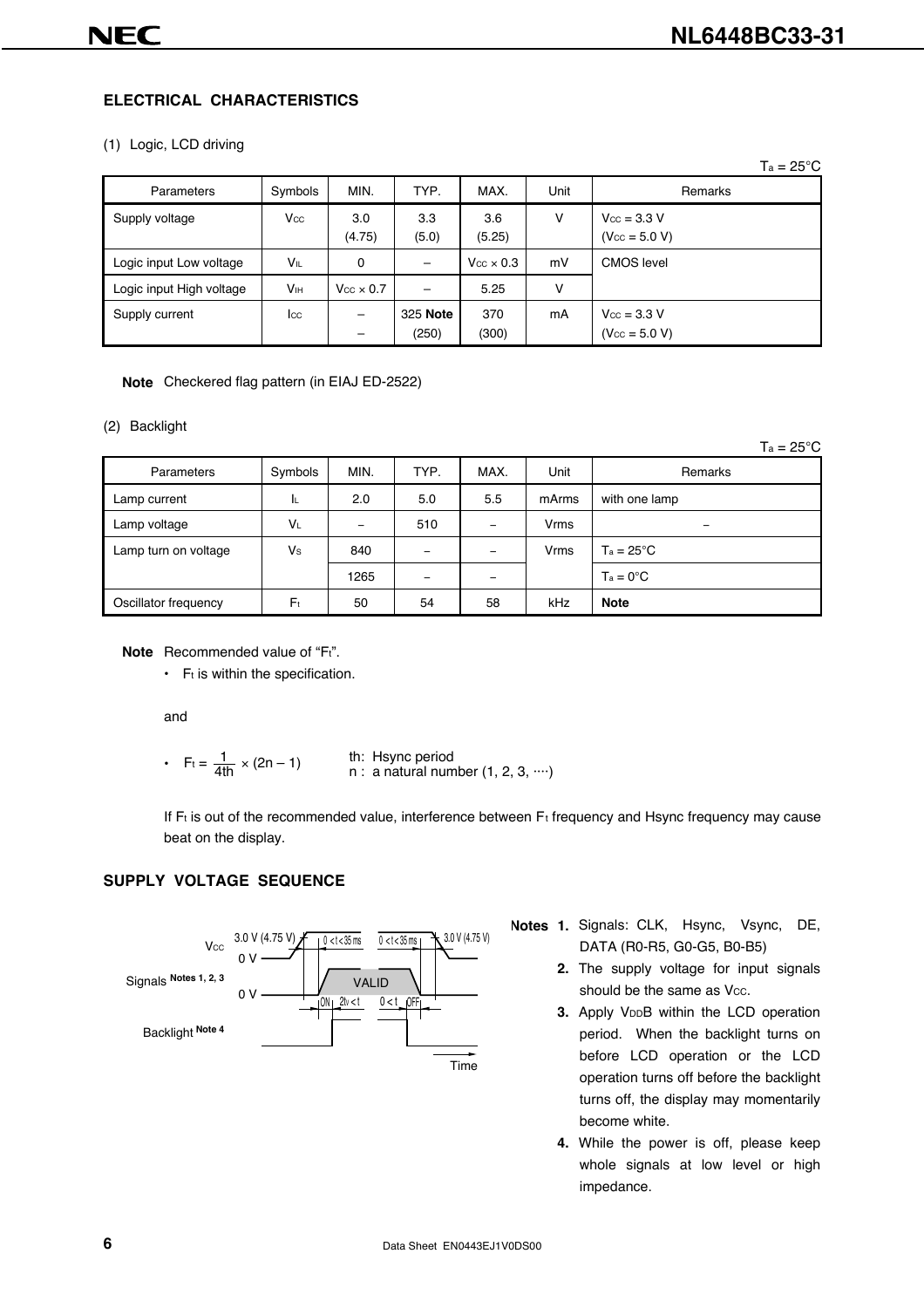# **INTERFACE PIN CONNECTIONS**

- (1) Interface signals, power supply
	- Module side connector Mating connector
	- CN1 ··· DF9C-31P-1V (No.1 to 30) DF9-31S-1V or DF9M-31S-1R ...... (1)

IL-310-T31S-VF ...... (2)

Supplier: (1) HIROSE ELECTRIC CO., LTD., (2) Japan Aviation Electronics Industry Limited (JAE)

| Pin No.        | Symbols        | <b>Functions</b> | Pin No. | Symbols                     | <b>Functions</b>           |
|----------------|----------------|------------------|---------|-----------------------------|----------------------------|
| 1              | <b>GND</b>     | Ground           | 19      | <b>GND</b>                  | Ground                     |
| $\overline{2}$ | <b>CLK</b>     | Dot clock        | 20      | B <sub>0</sub>              | Blue data (LSB)            |
| 3              | Hsync          | Horizontal sync. | 21      | <b>B1</b>                   | Blue data                  |
| 4              | Vsync          | Vertical sync.   | 22      | <b>B2</b>                   | Blue data                  |
| 5              | <b>GND</b>     | Ground           | 23      | B <sub>3</sub>              | Blue data                  |
| 6              | R <sub>0</sub> | Red data (LSB)   | 24      | <b>B4</b>                   | Blue data                  |
| $\overline{7}$ | R <sub>1</sub> | Red data         | 25      | B <sub>5</sub>              | Blue data (MSB)            |
| 8              | R <sub>2</sub> | Red data         | 26      | <b>GND</b>                  | Ground                     |
| 9              | R <sub>3</sub> | Red data         | 27      | DE                          | Data enable                |
| 10             | R <sub>4</sub> | Red data         | 28      | Vcc                         | Power supply               |
| 11             | R <sub>5</sub> | Red data (MSB)   | 29      | Vcc                         | Power supply               |
| 12             | <b>GND</b>     | Ground           | 30      | <b>MVA</b>                  | <b>Best Viewing Select</b> |
| 13             | G <sub>0</sub> | Green data (LSB) | 31      | <b>DPS</b>                  | Scan direction select      |
| 14             | G <sub>1</sub> | Green data       |         | LSB : Least Significant Bit |                            |
| 15             | G <sub>2</sub> | Green data       |         | MSB: Most Significant Bit   |                            |
| 16             | G <sub>3</sub> | Green data       |         |                             |                            |
| 17             | G4             | Green data       |         |                             |                            |
| 18             | G <sub>5</sub> | Green data (MSB) |         |                             |                            |

| Pin No. | Symbols        | <b>Functions</b>           |
|---------|----------------|----------------------------|
| 19      | <b>GND</b>     | Ground                     |
| 20      | B <sub>0</sub> | Blue data (LSB)            |
| 21      | <b>B1</b>      | Blue data                  |
| 22      | B <sub>2</sub> | Blue data                  |
| 23      | B <sub>3</sub> | Blue data                  |
| 24      | <b>B4</b>      | Blue data                  |
| 25      | B <sub>5</sub> | Blue data (MSB)            |
| 26      | <b>GND</b>     | Ground                     |
| 27      | DE             | Data enable                |
| 28      | Vcc            | Power supply               |
| 29      | Vcc            | Power supply               |
| 30      | <b>MVA</b>     | <b>Best Viewing Select</b> |
| 31      | <b>DPS</b>     | Scan direction select      |

- **Notes 1.** Vcc: All Vcc terminals should be connected to 3.3V or 5.0 V.
	- **2.** GND is connected to the frame of the LCD module.
	- **3.** DE: DE/Fixed mode select is as follows.
		- $\int$ Data enable signal = DE mode
		- $\log$  V<sub>CC</sub> or Open = Fixed mode
	- **4.** MVA: MVA changes best viewing angle at gray scale screen.

 $\int$  Vcc or Open = Perpendiculer (best viewing angle: 0°)

 $\hat{A}$  GND = down side (best viewing angle: -10°)

- **5.** DPS: DPS changes display scan direction.
	- $\int$  GND or Open = Scan direction will be decided by the setting of SW1.

 $\iota$  Vcc = Reverse scan

DISPLAY POSITION about another way for reversible scan.

When DPS is Vcc, reverse scan is selected even if SW1 is set at normal scan.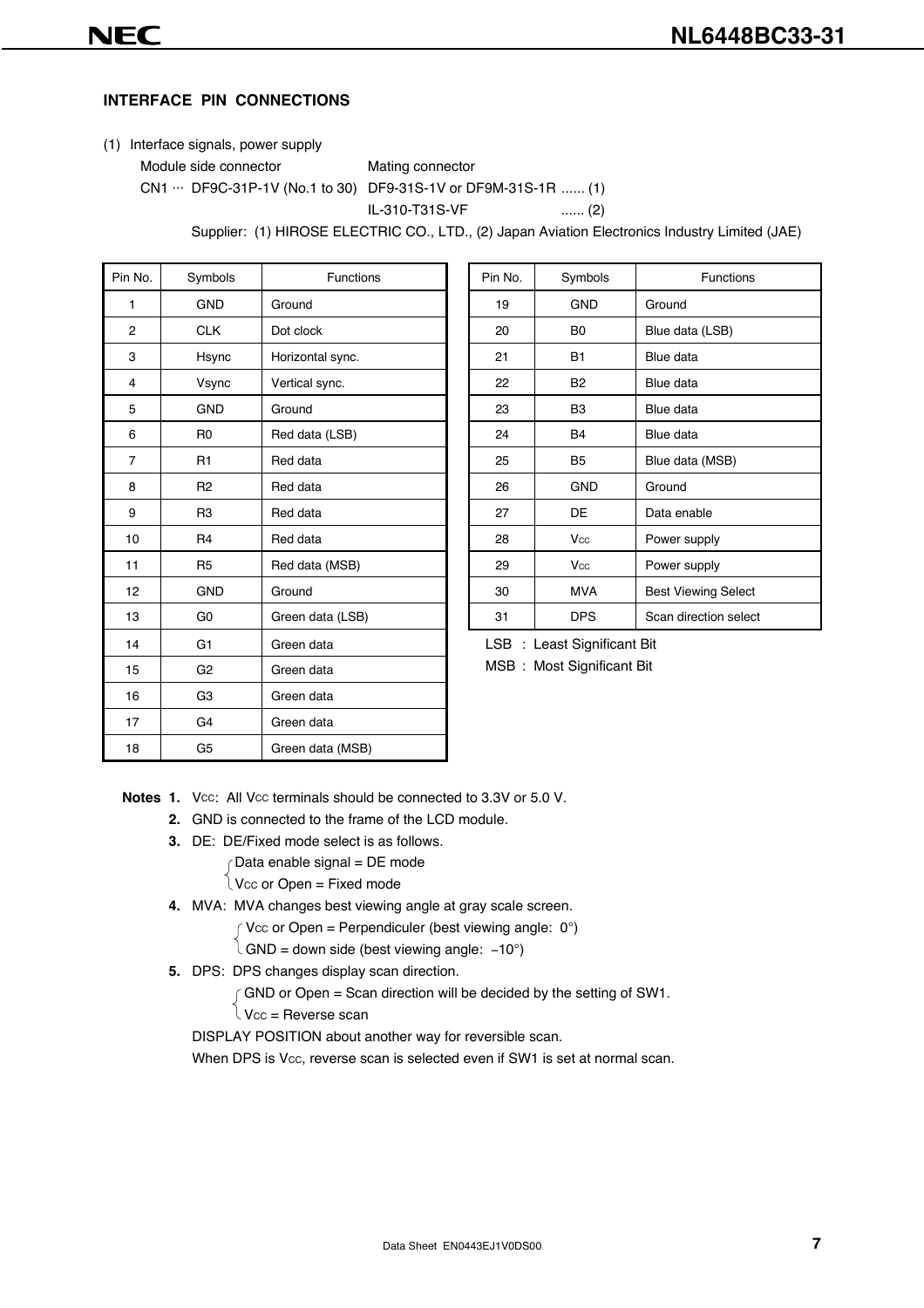

- (2) Backlight
	- Lamp side connector Mating connector CN2 ··· BHR-03VS-1 SM03 (4.0)B-BHS-TB Supplier: J.S.T TRADING COMPANY, LTD.

| Pin No. | Symbols | <b>Functions</b>    |  |  |  |  |  |  |
|---------|---------|---------------------|--|--|--|--|--|--|
|         | V∟      | Power supply (low)  |  |  |  |  |  |  |
| 2       | Vн      | Power supply (high) |  |  |  |  |  |  |
| 3       | Vн      | Power supply (high) |  |  |  |  |  |  |

#### (3) Connector locations

#### <Connector locations>



<Pin arrangement of CN1>

Incase of connecting NEC recommended inverter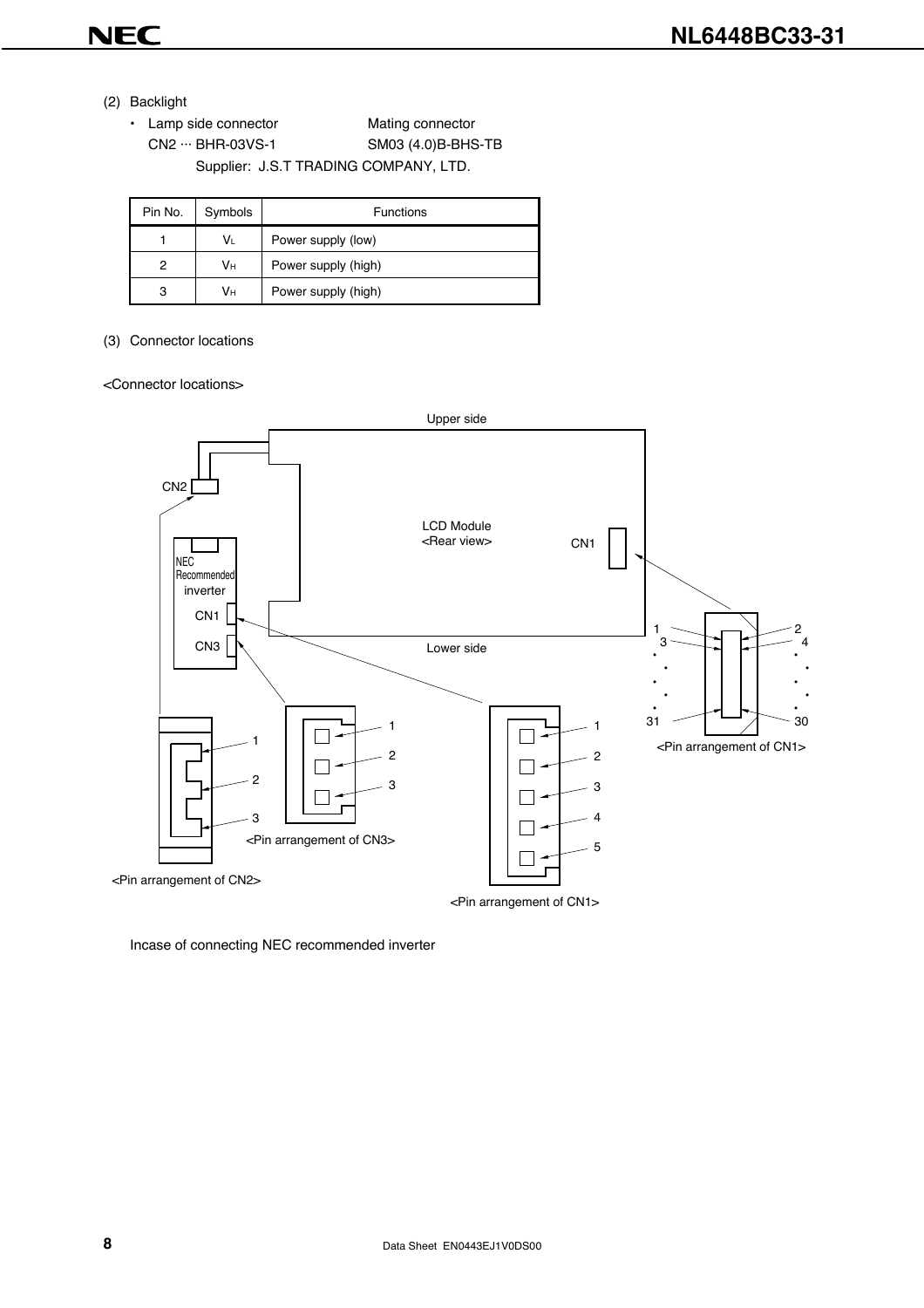• Inverter side connector 1 Mating connector 1

CN1 ··· LZ-5P-SL-SMT LZ-5S-SC3

Supplier: Japan Aviation Electronics Industry Limited (JAE)

| Pin No.        | Symbols           | <b>Functions</b>    | Pin No. | Symbols      | <b>Functions</b>      |
|----------------|-------------------|---------------------|---------|--------------|-----------------------|
|                | V <sub>DD</sub> B | Power supply (12 V) |         | <b>GNDB</b>  | Backlight ground      |
| $\overline{2}$ | V <sub>DD</sub> B | Power supply (12 V) | 5       | <b>BRTHL</b> | Luminance select Note |
| 3              | <b>GNDB</b>       | Backlight ground    |         |              |                       |

**Note** High luminance (100%): BRTHL = High (+5 V) or open Low luminance (60%): BRTHL = Low (GNDB level)

• Inverter side connector 2 Mating connector 2

CN3 ··· IL-Z-3PL-SMTY IL-Z-3S-S125C3

Supplier: Japan Aviation Electronics Industry Limited (JAE)

| Pin No. | Symbols     | <b>Functions</b>               |
|---------|-------------|--------------------------------|
|         | <b>BRTC</b> | Backlight ON/OFF signal Note 1 |
| 2       | <b>BRTH</b> | Luminance control input Note 2 |
| 3       | BRTI        | Luminance control input Note 2 |

**Notes 1.** CMOS level

Backlight ON : BRTC = High  $(+5 V)$  or open Backlight OFF : BRTC = Low (GNDB level)

**2.** <1> A way of luminance control by a variable resistor This way works when BRTHL (No.5 pin) of CN1 is opened.

BRTL BRTH R Mating variable resistor Minimum luminance (50%) Maximum luminance (100%) : 10 kΩ ±5% : R = 0 Ω : R = 10 kΩ

<2> A way of luminance control by a voltage

This way works when BRTHL and BRTL are opened. The range of input voltage between BRTH and GNDB is as follows.

Minimum luminance (50%) : 2.5 V

Maximum luminance (100%): ≤ 1.2 V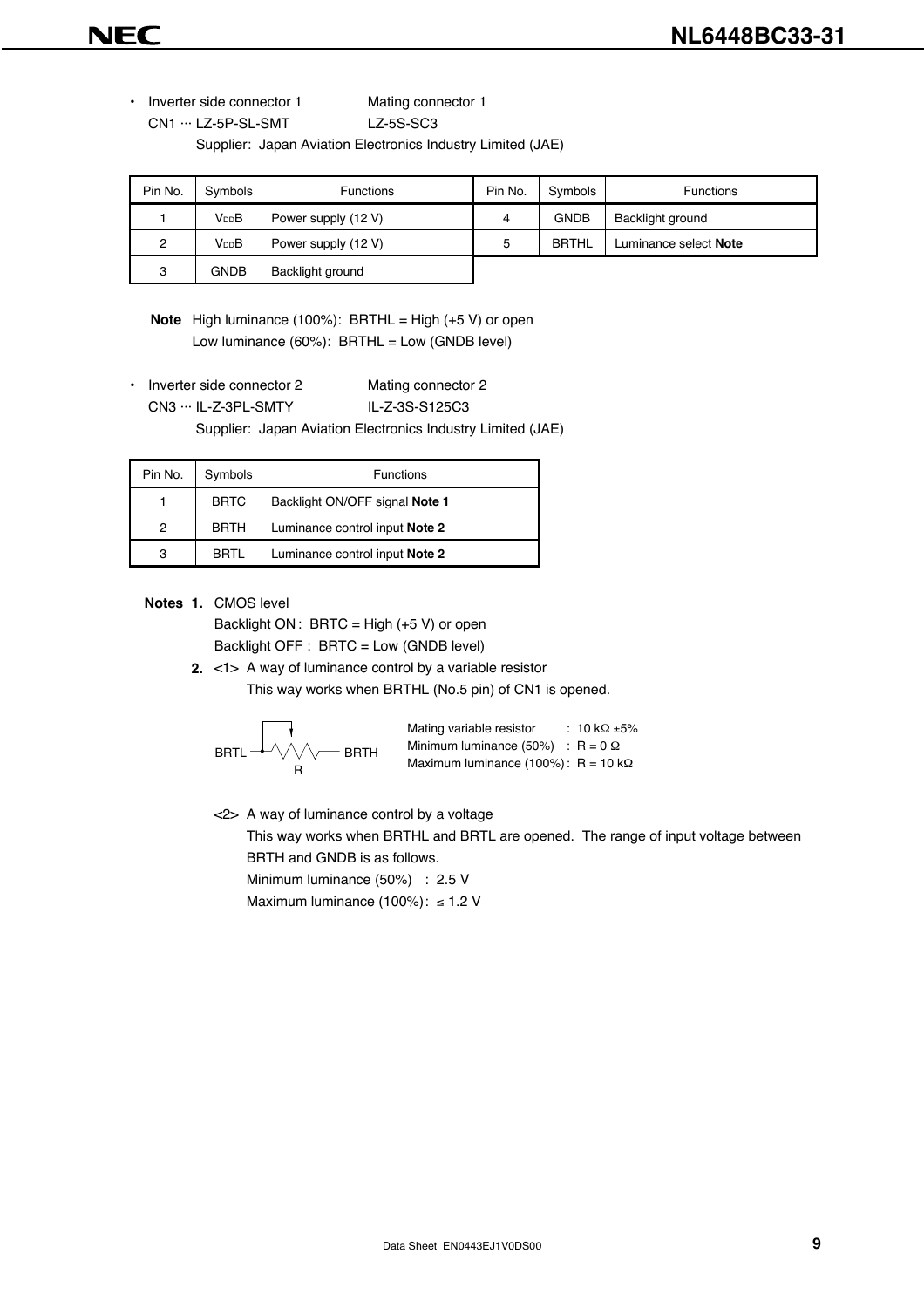#### **DISPLAY COLORS vs. INPUT DATA SIGNALS**

|                 |              |                |                |                |                |                     |                |                |             |                | Data signal (0: Low level, 1: High level) |                |                |                |              |                |                |              |                |
|-----------------|--------------|----------------|----------------|----------------|----------------|---------------------|----------------|----------------|-------------|----------------|-------------------------------------------|----------------|----------------|----------------|--------------|----------------|----------------|--------------|----------------|
| Display colors  |              | R <sub>5</sub> | R <sub>4</sub> | R <sub>3</sub> | R <sub>2</sub> | R <sub>1</sub>      | R <sub>0</sub> | G <sub>5</sub> | G4          | G <sub>3</sub> | G <sub>2</sub>                            | G <sub>1</sub> | G <sub>0</sub> | B <sub>5</sub> | <b>B4</b>    | B <sub>3</sub> | B <sub>2</sub> | <b>B1</b>    | B <sub>0</sub> |
| Basic colors    | <b>Black</b> | $\pmb{0}$      | $\pmb{0}$      | $\mathbf 0$    | $\pmb{0}$      | 0                   | $\pmb{0}$      | $\mathbf 0$    | 0           | $\mathbf 0$    | $\mathbf 0$                               | 0              | $\pmb{0}$      | $\mathsf 0$    | $\pmb{0}$    | $\pmb{0}$      | $\pmb{0}$      | $\pmb{0}$    | $\mathsf 0$    |
|                 | Blue         | $\pmb{0}$      | $\pmb{0}$      | 0              | $\pmb{0}$      | $\pmb{0}$           | 0              | $\mathbf 0$    | 0           | $\pmb{0}$      | 0                                         | 0              | 0              | 1              | 1            | 1              | 1              | 1            | 1              |
|                 | Red          | 1              | 1              | 1              | 1              | 1                   | 1              | 0              | 0           | $\pmb{0}$      | $\mathsf 0$                               | 0              | 0              | 0              | 0            | 0              | 0              | $\pmb{0}$    | 0              |
|                 | Magenta      | 1              | 1              | 1              | 1              | 1                   | 1              | $\pmb{0}$      | 0           | $\pmb{0}$      | 0                                         | 0              | 0              | 1              | 1            | 1              | 1              | 1            | 1              |
|                 | Green        | 0              | $\mathbf 0$    | 0              | 0              | 0                   | 0              | 1              | 1           | 1              | 1                                         | 1              | 1              | 0              | 0            | 0              | 0              | $\mathbf 0$  | 0              |
|                 | Cyan         | 0              | 0              | 0              | 0              | 0                   | 0              | 1              | 1           | 1              | 1                                         | 1              | 1              | 1              | 1            | 1              | 1              | 1            | 1              |
|                 | Yellow       | 1              | 1              | 1              | $\mathbf{1}$   | 1                   | 1              | 1              | 1           | 1              | $\mathbf{1}$                              | 1              | 1              | 0              | $\pmb{0}$    | $\pmb{0}$      | 0              | $\pmb{0}$    | 0              |
|                 | White        | 1              | 1              | 1              | 1              | 1                   | 1              | 1              | 1           | 1              | 1                                         | 1              | 1              | 1              | 1            | 1              | 1              | $\mathbf{1}$ | 1              |
| Red grayscale   | <b>Black</b> | $\mathbf 0$    | $\pmb{0}$      | $\pmb{0}$      | $\pmb{0}$      | 0                   | $\mathbf 0$    | 0              | 0           | $\mathbf 0$    | $\pmb{0}$                                 | 0              | 0              | 0              | $\pmb{0}$    | $\pmb{0}$      | 0              | $\mathbf 0$  | 0              |
|                 |              | 0              | $\mathbf 0$    | 0              | 0              | 0                   | 1              | 0              | 0           | $\pmb{0}$      | 0                                         | 0              | 0              | 0              | $\mathsf 0$  | 0              | 0              | $\mathbf 0$  | 0              |
|                 | dark         | 0              | 0              | 0              | $\pmb{0}$      | 1                   | 0              | 0              | 0           | 0              | 0                                         | 0              | 0              | 0              | $\pmb{0}$    | 0              | 0              | 0            | 0              |
|                 | ↑            |                |                |                |                |                     |                |                |             |                |                                           |                |                |                |              |                |                |              |                |
|                 |              |                |                |                |                |                     |                |                |             |                |                                           |                |                |                |              |                |                |              |                |
|                 | bright       | 1              | 1              | 1              | 1              | 0                   | 1              | 0              | 0           | 0              | 0                                         | 0              | 0              | 0              | 0            | 0              | 0              | 0            | 0              |
|                 |              | 1              | 1              | 1              | 1              | 1                   | 0              | 0              | 0           | $\pmb{0}$      | $\mathbf 0$                               | $\pmb{0}$      | 0              | 0              | $\pmb{0}$    | 0              | 0              | $\pmb{0}$    | 0              |
|                 | Red          | 1              | 1              | 1              | 1              | 1                   | 1              | 0              | 0           | 0              | 0                                         | $\pmb{0}$      | 0              | 0              | 0            | $\mathbf 0$    | 0              | $\mathbf 0$  | 0              |
| Green grayscale | <b>Black</b> | $\pmb{0}$      | $\pmb{0}$      | $\pmb{0}$      | $\pmb{0}$      | $\mathbf 0$         | $\mathbf 0$    | $\mathbf 0$    | $\mathsf 0$ | $\pmb{0}$      | $\pmb{0}$                                 | 0              | 0              | 0              | $\pmb{0}$    | $\pmb{0}$      | $\mathbf 0$    | $\pmb{0}$    | 0              |
|                 |              | $\mathbf 0$    | 0              | 0              | 0              | 0                   | 0              | 0              | 0           | 0              | 0                                         | 0              | 1              | 0              | 0            | 0              | 0              | 0            | 0              |
|                 | dark         | 0              | 0              | $\mathbf 0$    | $\mathbf 0$    | 0                   | 0              | 0              | 0           | 0              | $\mathbf 0$                               | 1              | 0              | 0              | $\pmb{0}$    | 0              | 0              | 0            | 0              |
|                 | ↑            |                |                |                |                |                     |                |                |             |                |                                           |                |                |                |              |                |                |              |                |
|                 |              |                |                |                |                |                     |                |                |             |                |                                           |                |                |                |              |                |                |              |                |
|                 | bright       | 0              | $\mathbf 0$    | 0              | 0              | 0                   | 0              | 1              | 1           | 1              | 1                                         | 0              | 1              | 0              | $\pmb{0}$    | 0              | 0              | $\pmb{0}$    | 0              |
|                 |              | 0              | 0              | 0              | 0              | 0                   | 0              | 1              | 1           | 1              | 1                                         | 1              | 0              | 0              | 0            | 0              | 0              | 0            | 0              |
|                 | Green        | 0              | 0              | 0              | $\pmb{0}$      | 0                   | 0              | 1              | 1           | 1              | 1                                         | 1              | 1              | 0              | 0            | 0              | 0              | $\pmb{0}$    | 0              |
| Blue grayscale  | <b>Black</b> | $\pmb{0}$      | 0              | 0              | $\sqrt{ }$     | 0                   | 0              | 0              | 0           | 0              |                                           |                | 0              | 0              | $\sim$       | 0              | $\sqrt{ }$     | 0            |                |
|                 |              | $\mathbf 0$    | 0              | 0              | $\mathbf 0$    | $\mathbf 0$         | $\mathsf 0$    | 0              | $\mathsf 0$ | 0              | $\mathsf 0$                               | 0              | 0              | 0              | 0            | 0              | 0              | $\pmb{0}$    | 1              |
|                 | dark         | $\pmb{0}$      | $\pmb{0}$      | $\mathsf 0$    | $\pmb{0}$      | $\pmb{0}$           | $\mathsf 0$    | $\mathbf 0$    | $\pmb{0}$   | $\mathsf 0$    | $\pmb{0}$                                 | $\pmb{0}$      | $\mathbf 0$    | $\mathsf 0$    | $\pmb{0}$    | 0              | 0              | 1            | 0              |
|                 | ↑            |                |                |                |                |                     |                |                |             |                |                                           |                |                |                |              |                |                |              |                |
|                 | ↓            |                |                |                |                |                     |                |                |             |                |                                           |                |                |                |              |                |                |              |                |
|                 | bright       | $\mathbf 0$    | $\pmb{0}$      | $\mathsf 0$    | $\pmb{0}$      | $\pmb{0}$           | $\mathsf 0$    | 0              | 0           | 0              | $\pmb{0}$                                 | $\pmb{0}$      | 0              | 1              | 1            | 1              | $\mathbf{1}$   | 0            | 1              |
|                 |              | $\pmb{0}$      | $\mathsf 0$    | $\mathbf 0$    | $\pmb{0}$      | $\mathsf{O}\xspace$ | $\mathbf 0$    | $\mathbf 0$    | 0           | $\pmb{0}$      | $\pmb{0}$                                 | $\pmb{0}$      | $\mathbf 0$    | 1              | 1            | 1              | 1              | 1            | 0              |
|                 | Blue         | $\pmb{0}$      | $\pmb{0}$      | 0              | $\pmb{0}$      | 0                   | $\pmb{0}$      | 0              | 0           | $\pmb{0}$      | $\pmb{0}$                                 | $\pmb{0}$      | 0              | $\mathbf{1}$   | $\mathbf{1}$ | 1              | 1              | $\mathbf{1}$ | $\mathbf{1}$   |

Note The combination of 6-bit signals (64 grayscale level) results in 262144 (64 x 64 x 64) colors.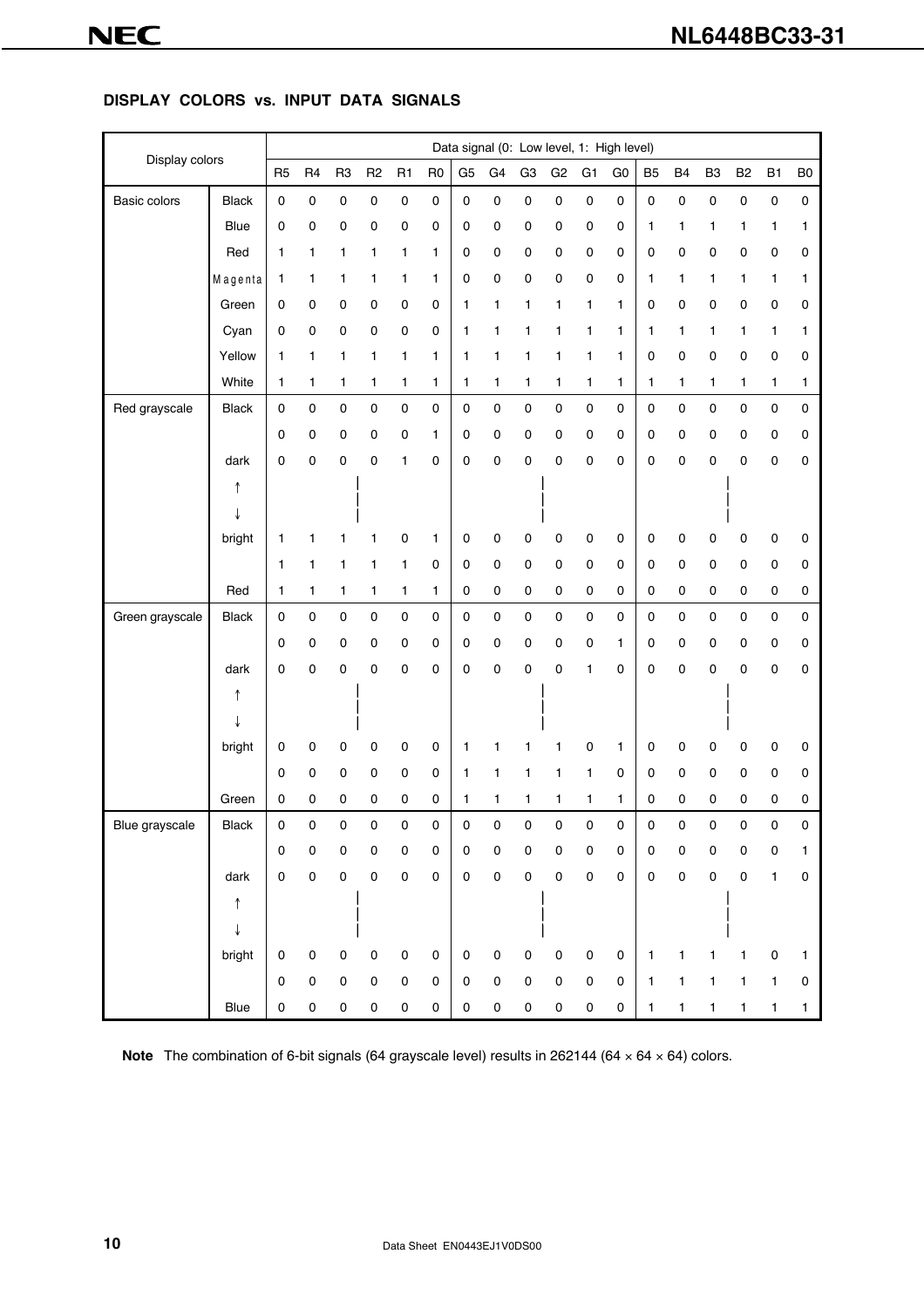# **INPUT SIGNAL TIMINGS**

(1) Input signal specifications (DE mode is default.)

| Parameters         |                    | Symbols     | MIN.                     | TYP.                     | MAX.                     | Unit                      | Remarks                       |  |
|--------------------|--------------------|-------------|--------------------------|--------------------------|--------------------------|---------------------------|-------------------------------|--|
| <b>CLK</b>         | Frequency          | 1/tc        | $\qquad \qquad -$        | 25.175                   | $\qquad \qquad -$        | MHz                       | 39.72 ns (typ.)               |  |
|                    | Duty               | tch/tc      | 0.4                      | 0.5                      | 0.6                      | $\qquad \qquad -$         |                               |  |
|                    | Rise, fall         | tcrf        | $\qquad \qquad -$        | $\overline{\phantom{0}}$ | 10                       | ns                        | $\overline{\phantom{0}}$      |  |
| Hsync              | Period             | th          | 30.0                     | 31.778                   | 33.6                     | $\mu$ S                   | 31.468 kHz (typ.)             |  |
|                    |                    |             | $\overline{\phantom{0}}$ | 800                      | $\overline{\phantom{0}}$ | <b>CLK</b>                |                               |  |
|                    | Display period     | thd         | 640                      |                          |                          | CLK                       | $\qquad \qquad -$             |  |
|                    | Front-porch        | thf         | $\qquad \qquad -$        | 16                       | $\overline{\phantom{0}}$ | CLK                       | Fixed mode                    |  |
|                    |                    |             | 2                        | 16                       | -                        |                           | DE mode                       |  |
|                    | Pulse width        | thp         | 10                       | 96                       | -                        | CLK                       | Fixed mode                    |  |
|                    |                    |             | 10                       | 96                       | -                        |                           | DE mode                       |  |
|                    | Back-porch         | thb         | $\qquad \qquad -$        | 48                       | 134                      | CLK                       | Fixed mode                    |  |
|                    |                    |             | $\overline{4}$           | 48                       | $\qquad \qquad -$        |                           | DE mode                       |  |
|                    |                    | $thp + thb$ |                          | 144                      |                          | CLK                       | Fixed mode                    |  |
|                    |                    |             | 14                       | 144                      | -                        |                           | adjustable range by DE signal |  |
|                    | CLK-Hsync timing   | thch        | 12                       | $\overline{\phantom{0}}$ | $\overline{\phantom{0}}$ | ns                        | -                             |  |
|                    | Hsync-CLK timing   | thcs        | 8                        | -                        | -                        | ns                        |                               |  |
|                    | Hsync-Vsync timing | tvh         | $\mathbf{1}$             | $\overline{\phantom{0}}$ | $\overline{\phantom{0}}$ | <b>CLK</b>                |                               |  |
|                    | Vsync-Hsync timing | tvs         | 30                       | $\overline{\phantom{0}}$ | $\overline{\phantom{0}}$ | ns                        |                               |  |
|                    | Rise, fall         | thrf        | $\overline{\phantom{0}}$ | $\overline{\phantom{0}}$ | 10                       | ns                        |                               |  |
| Vsync              | Period             | tv          | 16.1                     | 16.683                   | 17.2                     | ms                        | 59.94 Hz (typ.)               |  |
|                    |                    |             | $\qquad \qquad -$        | 525                      | $\overline{\phantom{m}}$ | H                         |                               |  |
|                    | Display period     | tvd         | 480                      |                          |                          | H                         |                               |  |
|                    | Front-porch        | tvf         | $\qquad \qquad -$        | 12                       | $\qquad \qquad -$        | H                         | Fixed mode                    |  |
|                    |                    |             | $\pmb{0}$                | 12                       | -                        |                           | DE mode                       |  |
|                    | Pulse width        | tvp         | $\mathbf{1}$             | $\overline{\mathbf{c}}$  | -                        | H                         | Fixed mode                    |  |
|                    |                    |             | $\mathbf{1}$             | 2                        |                          |                           | DE mode                       |  |
|                    | Back-porch         | tvb         | -                        | 31                       | -                        | н                         | Fixed mode                    |  |
|                    |                    |             | $\overline{\mathbf{4}}$  | 31                       | -                        |                           | DE mode                       |  |
|                    |                    | $typ + tvb$ | —                        | 33                       | -                        | $\boldsymbol{\mathsf{H}}$ | Fixed mode                    |  |
|                    |                    |             | $\mathbf 5$              | 33                       | $\qquad \qquad -$        |                           | DE mode                       |  |
|                    | Rise, fall         | tvrf        | $\qquad \qquad -$        | $\qquad \qquad -$        | 10                       | ns                        |                               |  |
| <b>DATA</b>        | CLK-DATA timing    | tds         | 8                        | -                        | $\qquad \qquad -$        | ns                        |                               |  |
| $R0-R5$            | DATA-CLK timing    | tdh         | 12                       | -                        | -                        | ns                        |                               |  |
| $G0-G5$<br>B0-B5 - | Rise, fall         | tdrf        | -                        | -                        | 10                       | ns                        |                               |  |
| DE                 | DE-CLK timing      | tes         | 8                        | $\overline{\phantom{0}}$ | $\qquad \qquad -$        | ns                        | DE mode                       |  |
|                    | CLK-DE timing      | teh         | 12                       | -                        | -                        | ns                        |                               |  |
|                    | Rise, fall         | terf        | $\qquad \qquad -$        | -                        | 10                       | ns                        |                               |  |
|                    |                    |             |                          |                          |                          |                           |                               |  |

**Note** All parameters should be kept within the specified range.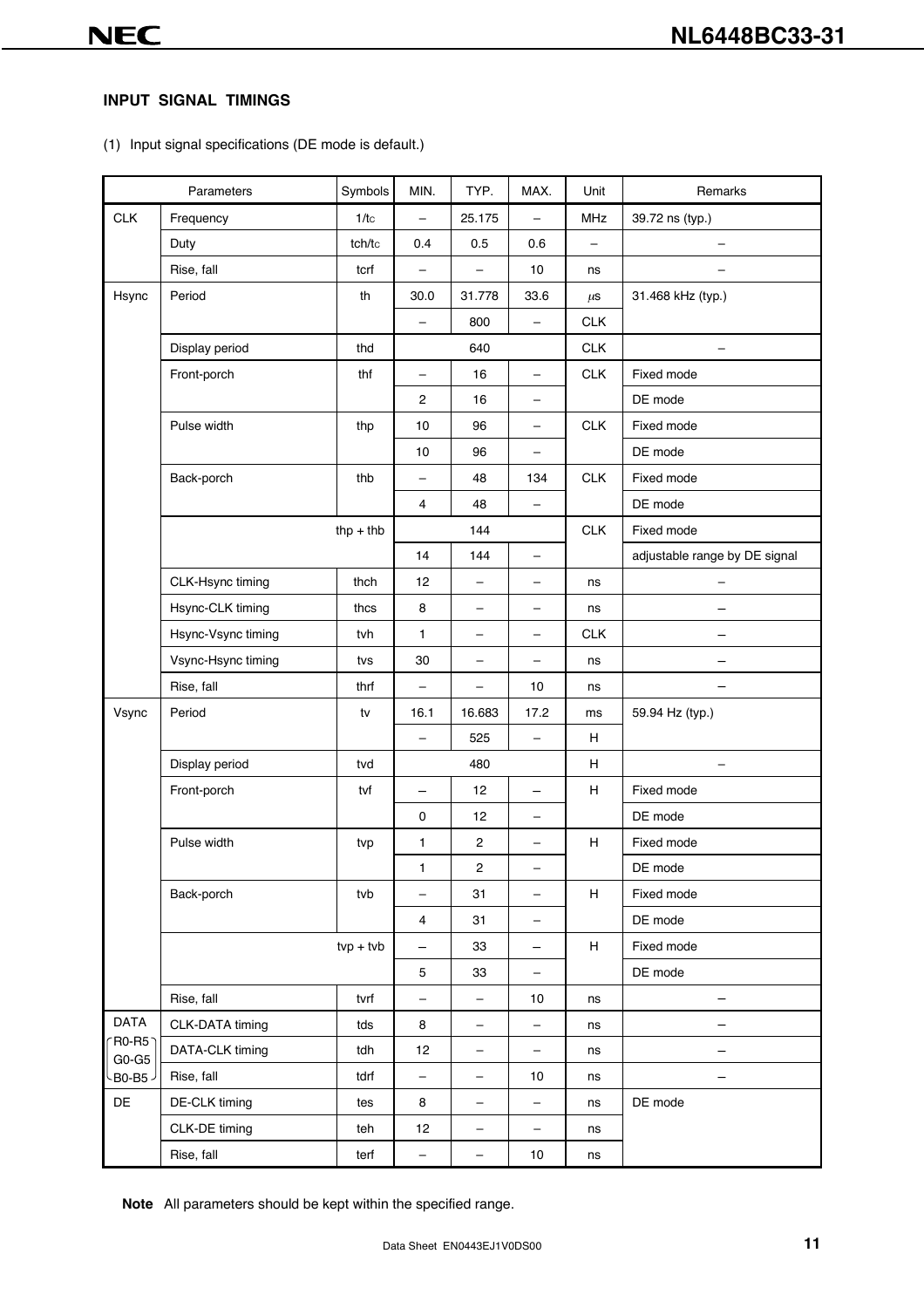#### (2) Definition of input signal timings

# <Vertical>



<Horizontal>



#### **Notes 1.** These do not exist as signals.

**2.** Keep thp + thb and tvp + tvb within the value shown in the table of input signal timing, otherwise display position is shifted to right or left side, or to up or down side.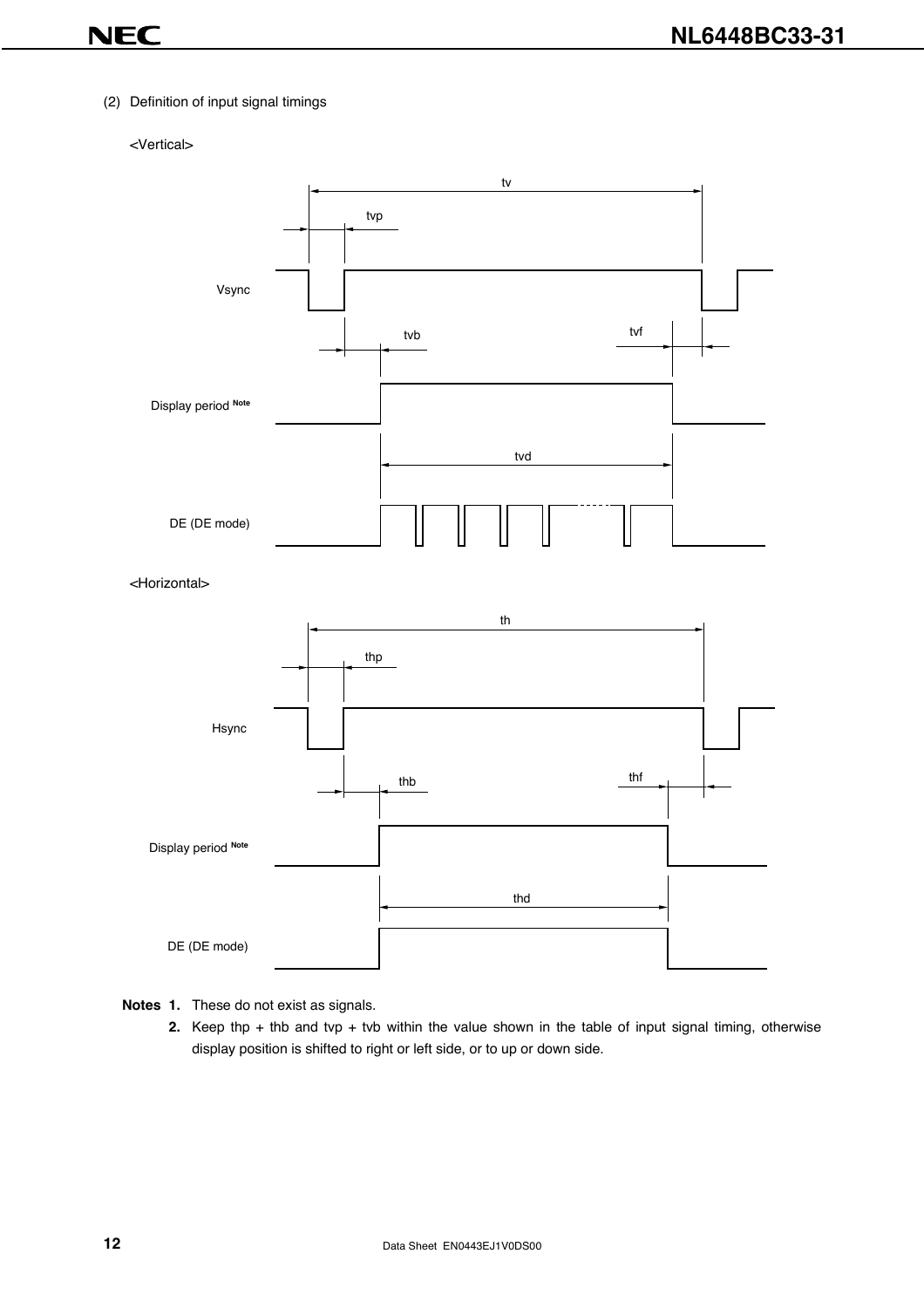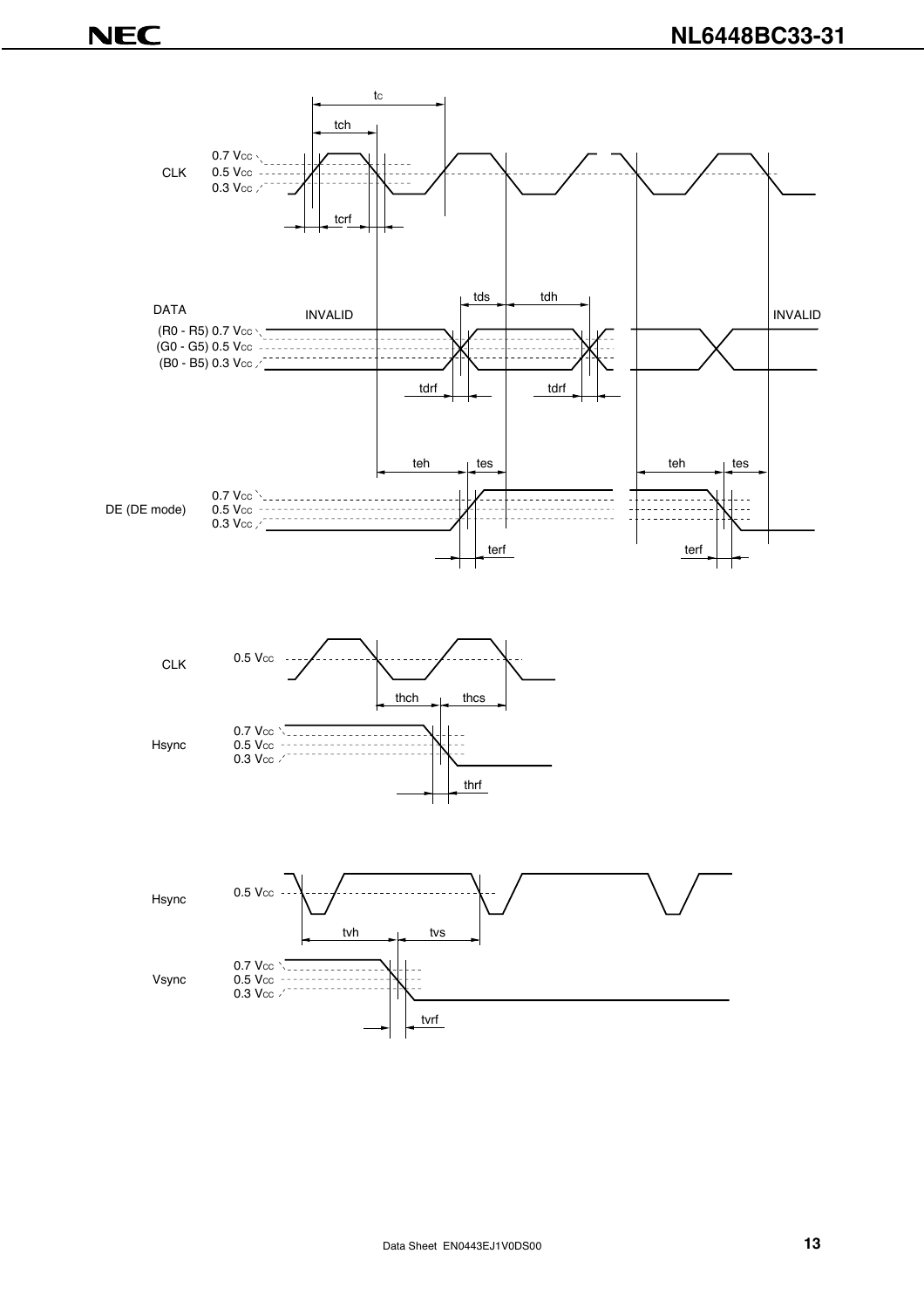- (3) Input signal timing chart
	- **(a) Fixed mode**

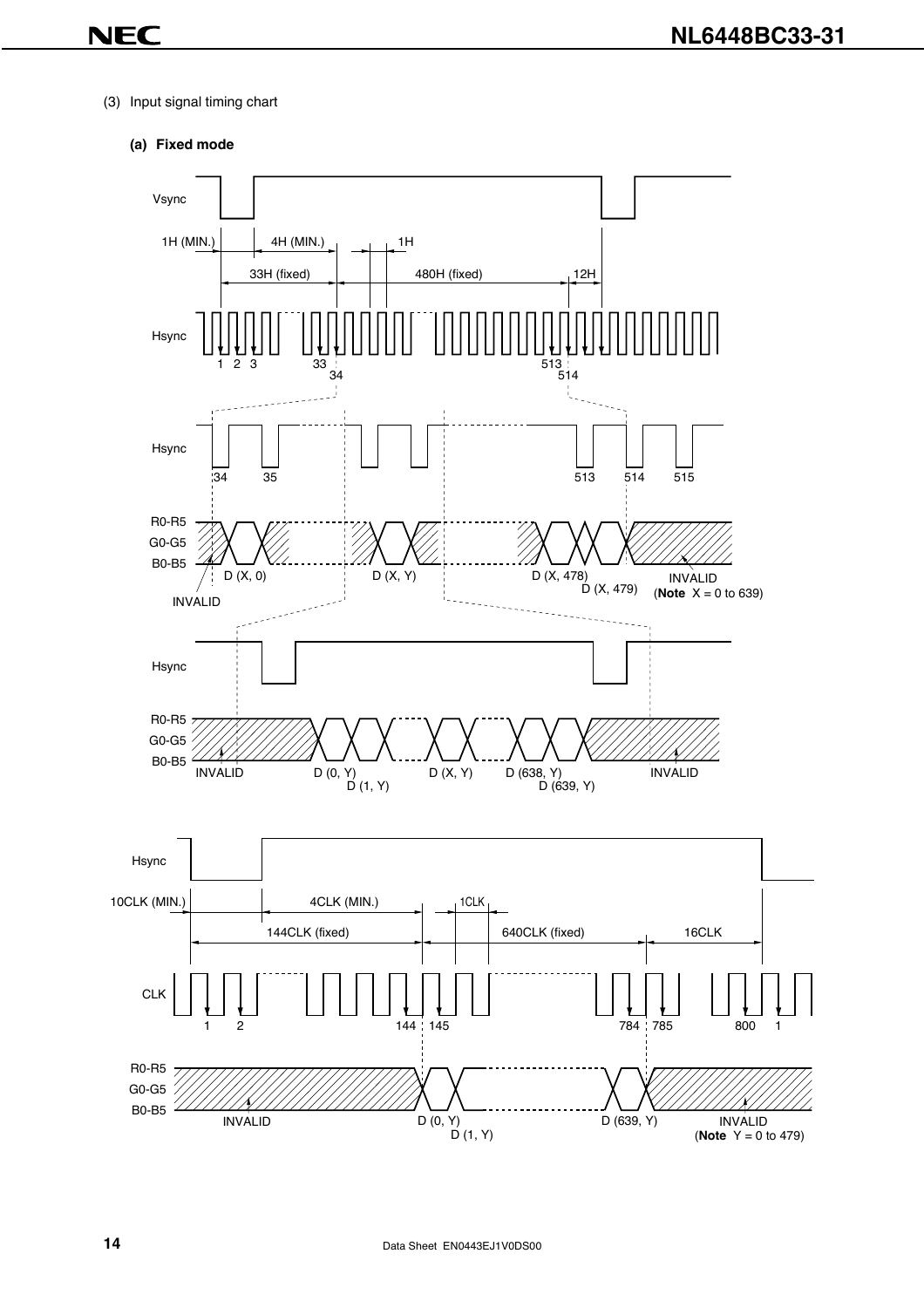#### **(b) DE mode**

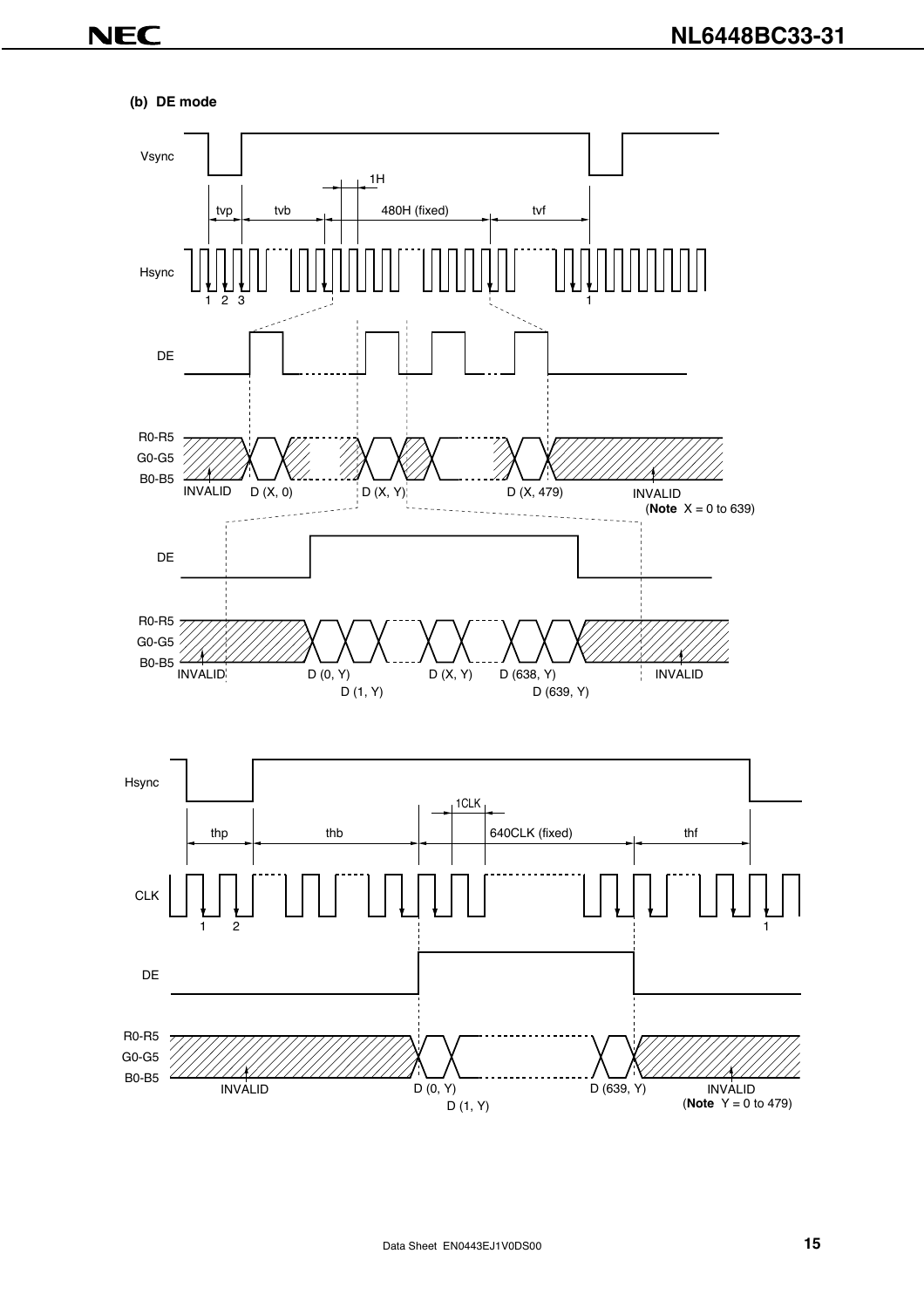#### (4) Display position of input data

| D(0, 0)    | D(1, 0)    | D(X, 0)    | D(638, 0)    | D(639, 0)    |
|------------|------------|------------|--------------|--------------|
| D(0, 1)    | D(1, 1)    | D(X, 1)    | D(638, 1)    | D(639, 1)    |
|            |            |            |              |              |
| D(0, Y)    | D(1, Y)    | D(X, Y)    | D (638, Y)   | D (639, Y)   |
|            |            |            |              |              |
| D (0, 478) | D (1, 478) | D (X, 478) | D (638, 478) | D (639, 478) |
| D (0, 479) | D (1, 479) | D (X, 479) | D (638, 479) | D (639, 479) |

Normal scan (DPS = "GND" or "Open")

Reverse scan (DPS = " $Vec$ ")

| D (639, 479) | D (638, 479) | D (X, 479) | --- | D (1, 479) | D (0, 479) |
|--------------|--------------|------------|-----|------------|------------|
| D (639, 478) | D (638, 478) | D (X, 478) | --- | D (1, 478) | D(0, 478)  |
|              |              |            |     |            |            |
| D (639, Y)   | D(638, Y)    | D(X, Y)    | --- | D(1, Y)    | D(0, Y)    |
|              |              |            |     |            |            |
| D(639, 1)    | D(638, 1)    | D(X, 1)    | --- | D(1, 1)    | D(0, 1)    |
| D(639, 0)    | D(638, 0)    | D(X, 0)    |     | D(1, 0)    | D(0, 0)    |

**Notes 1.** Below drawings show relations between the scan direction and the viewing direction.



**2.** When DPS is open or low, the scan direction is set up by the switch (SW1) on the rear side.



See (1) Interface signals, power supply (Note 5) about another way for reversible scan. When DPS is High, reverse scan is selected even if SW1 is set at normal scan.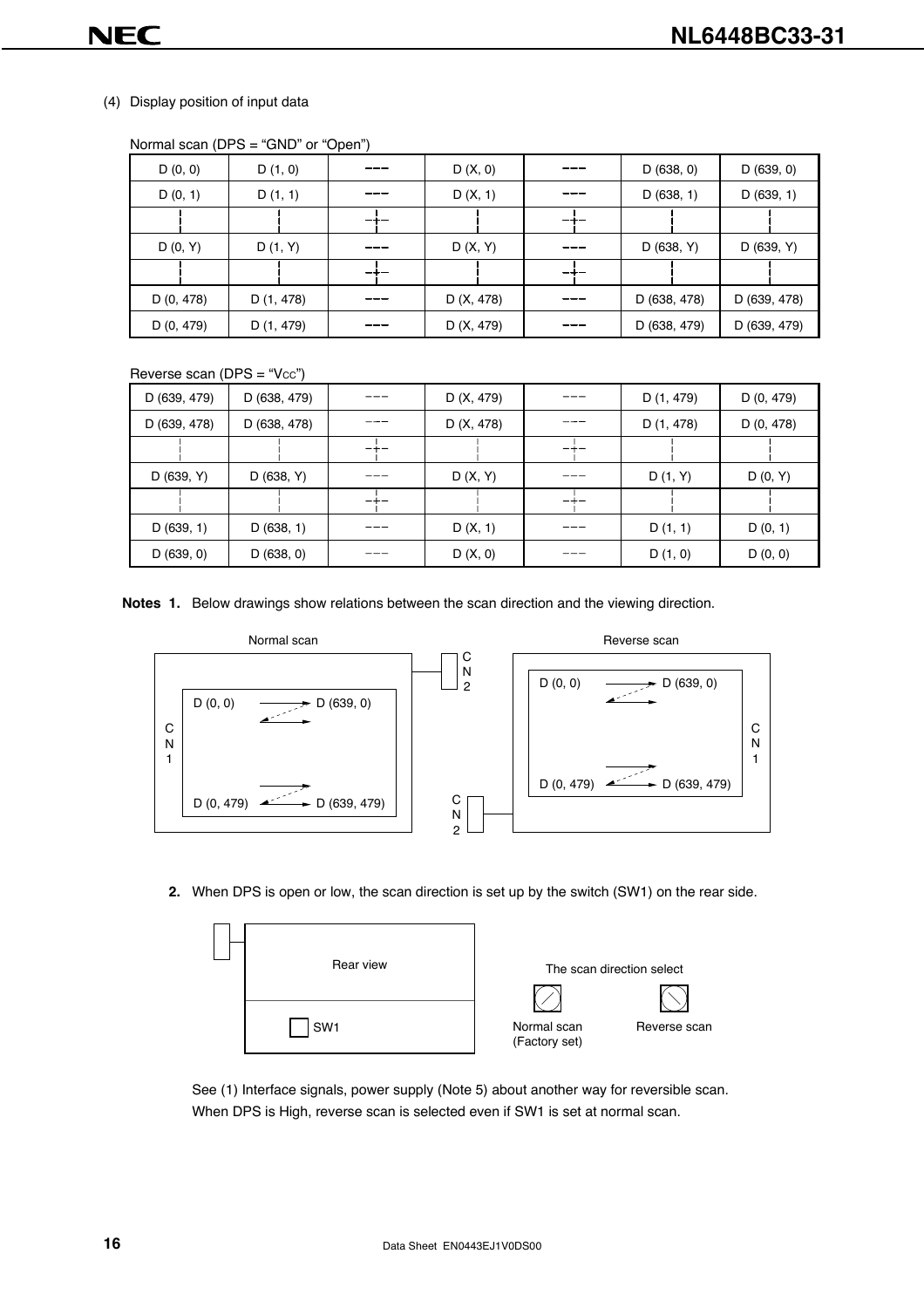# **OPTICAL CHARACTERISTICS**

 $Ta = 25 \pm 5^{\circ}C$ ,  $V_{CC} = 3.3 V V_{D}B = 12 V$ ,  $MAV = V_{CC}$  or open, at normal scan

| Parameters           | Symbols     | Conditions                                              | <b>MIN</b> | <b>TYP</b> | MAX. | Jnit              | Remarks |
|----------------------|-------------|---------------------------------------------------------|------------|------------|------|-------------------|---------|
| Contrast ratio       | CR          | $\theta$ X = $\pm$ 0°, $\theta$ Y = $\pm$ 0°, at center | 150        | 300        |      |                   | Note 1  |
| Luminance            | <b>VMAX</b> | $\theta$ X = ±0°. $\theta$ Y = ±0°. at center           | 280        | 350        | -    | cd/m <sup>2</sup> | Note 2  |
| Luminance uniformity | -           | max. /min.                                              | -          | .25        | 1.40 | -                 | Note 3  |

#### Reference data

| Parameters       |            | Symbols     | Conditions                                         | MIN.                           | TYP.       | MAX.   | Unit | <b>Remarks</b> |
|------------------|------------|-------------|----------------------------------------------------|--------------------------------|------------|--------|------|----------------|
| Viewing<br>angle | Horizontal | $\theta X+$ | $CR > 10$ , $\theta Y = \pm 0^{\circ}$ (CR $> 5$ ) | 45<br>$\qquad \qquad -$        | 50<br>(60) | -      | deg. | Note 4         |
| range            |            | $\theta$ X- | $CR > 10$ , $\theta Y = \pm 0^{\circ}$ (CR $> 5$ ) | 45<br>-                        | 50<br>(60) | -<br>- | deg. |                |
|                  | Vertical   | $\theta$ Y+ | $CR > 10$ , $\theta X = \pm 0^{\circ}$ (CR $> 5$ ) | 35<br>$\qquad \qquad -$        | 40<br>(50) | -      | deg. |                |
|                  |            | $\theta$ Y- | $CR > 10$ , $\theta X = \pm 0^{\circ}$ (CR $> 5$ ) | 40<br>$\overline{\phantom{a}}$ | 45<br>(55) | -      | deg. |                |
| Response time    |            | t on        | White to black                                     | $\overline{\phantom{0}}$       | 15         | 40     | ms   | Note 5         |
|                  |            | t off       | Black to white                                     |                                | 70         | 85     | ms   |                |
| Color gamut      |            | C           | At center, to NTSC                                 | 35                             | 43         |        | $\%$ |                |

**Notes 1.** The contrast ratio is calculated by using the following formula.

Contrast ratio  $(CR) = \frac{Luminance with all pixels in white}{Luminance with all pixels in black}$ 

The Luminance is measured in darkroom.

**2.** The luminance is measured after 20 minutes from the module works, with all pixels in white. Typical value is measured after luminance saturation.

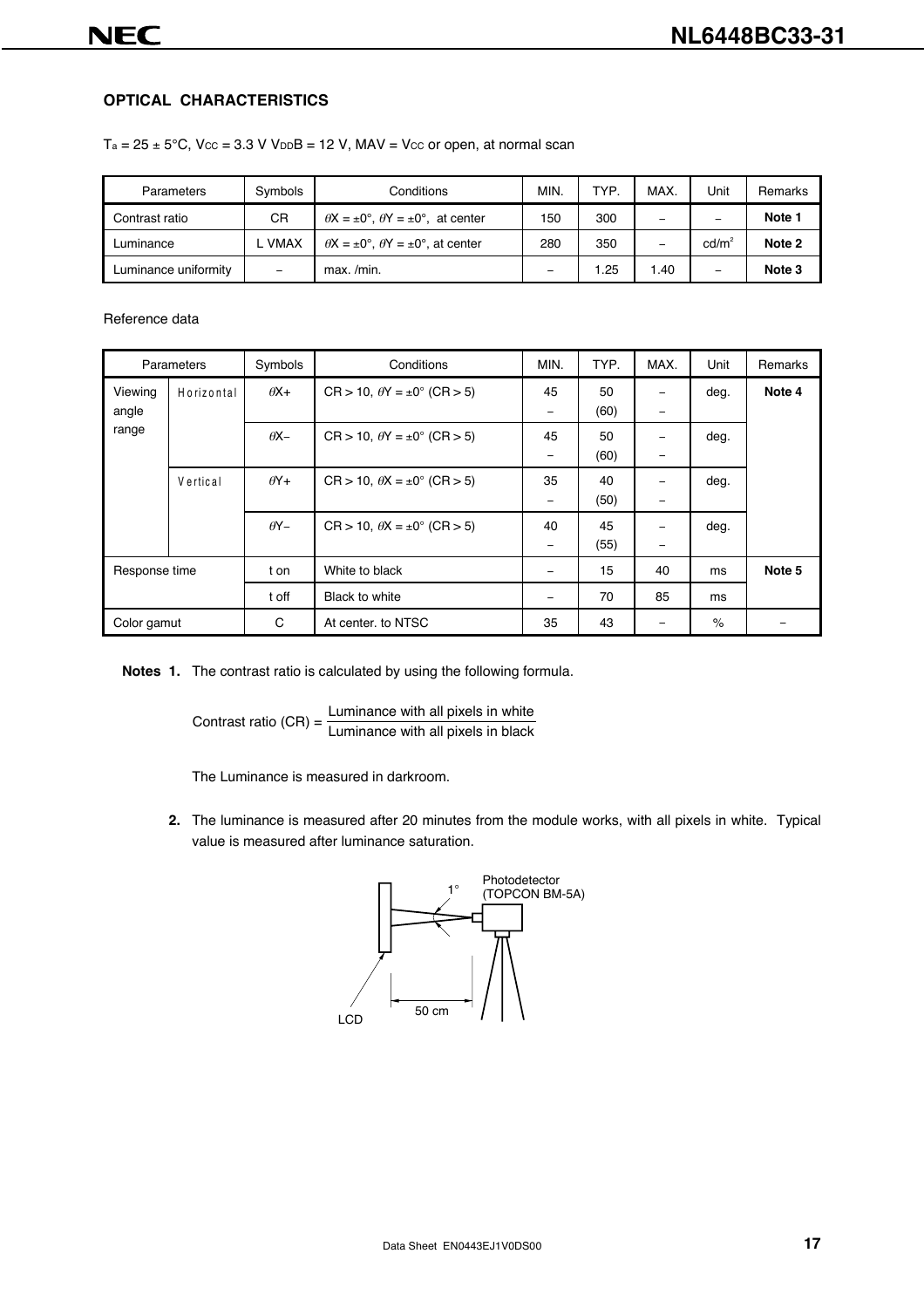**3.** The luminance uniformity is calculated by using following formula.

Luminance uniformity =  $\frac{\text{Maximum luminance}}{\text{Minimum luminance}}$ 

The luminance is measured at near the five points shown below.



**4.** Definitions of viewing angle are as follows. The viewing angles are reference.



**5.** Definition of response time is as follows.

Photodetector output signal is measured when the luminance changes "White" to "Black" . Response time (ton) is the time between 10% and 100% of the photodetector output amplitude. Response time (toff) is the time between 0% and 90% of the output amplitude.

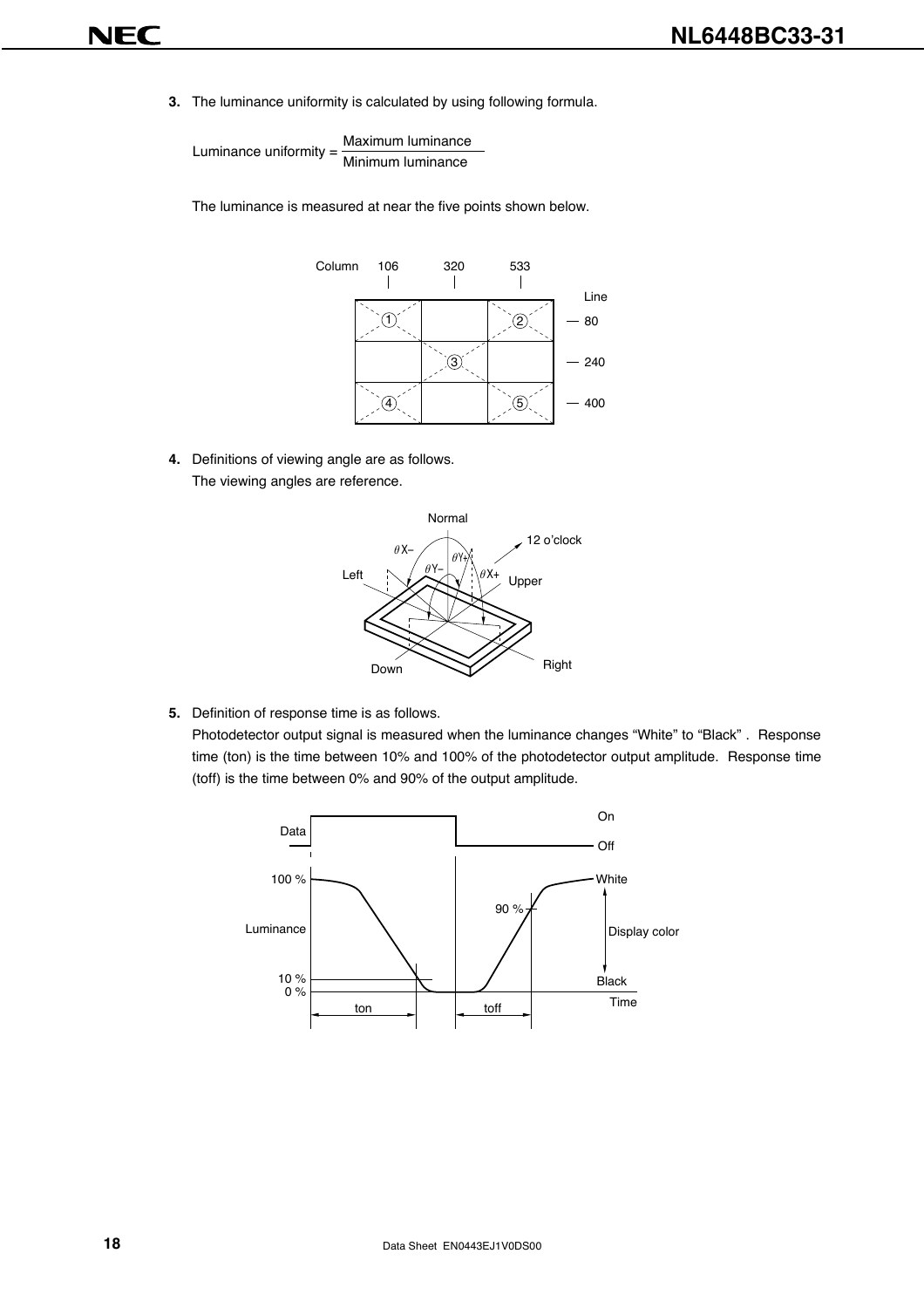# **RELIABILITY TEST**

| Test items                                  | <b>Test conditions</b>                                                                                                                                                        |
|---------------------------------------------|-------------------------------------------------------------------------------------------------------------------------------------------------------------------------------|
| High temperature/humidity operation Note 1  | 50 ± 2 $\degree$ C, 85% relative humidity<br>240 hours<br>Display data is black.                                                                                              |
| Heat cycle (operation) Note 1               | $<1$ > 0°C ± 3°C ··· 1 hour<br>$55^{\circ}$ C ± $3^{\circ}$ C $\cdots$ 1 hour<br><2> 50 cycles, 4 hours/cycle<br><3> Display data is black.                                   |
| Thermal shock (non-operation) Note 1        | $<$ 1> $-20$ °C $\pm$ 3°C $\cdots$ 30 minutes<br>$60^{\circ}$ C ± 3 $^{\circ}$ C $\cdots$ 30 minutes<br>$<$ 2> 100 cycles<br><3> Temperature transition time within 5 minutes |
| Vibration (non-operation) Notes 1, 2        | $<$ 1> 5 - 100 Hz, 2G<br>1 minute/cycle<br>X, Y, Z direction<br><2> 120 times each direction                                                                                  |
| Mechanical shock (non-operation) Notes 1, 2 | $<$ 1> 55 G, 11 ms<br>X, Y direction<br>30G, 11 ms<br>Z direction<br><2> 5 times each direction                                                                               |
| ESD (operation) Notes 1, 3                  | 150 pF, 150 $\Omega$ , ±10 kV<br>9 places on a panel<br>10 times each place at one-second intervals                                                                           |
| Dust (operation) Note 1                     | 15 kinds of dust (JIS Z 8901)<br>Hourly 15 seconds stir, 8 times repeat                                                                                                       |

**Notes 1.** Display function is checked under the same condition as LCD module out-going inspection.

- **2.** Physical damage.
- **3.** Discharge points "O" are shown in the figure.

| σ  | $\alpha$ | $\circ$ |
|----|----------|---------|
| Ο  | IO.      | Ο       |
| O. | O        | ø       |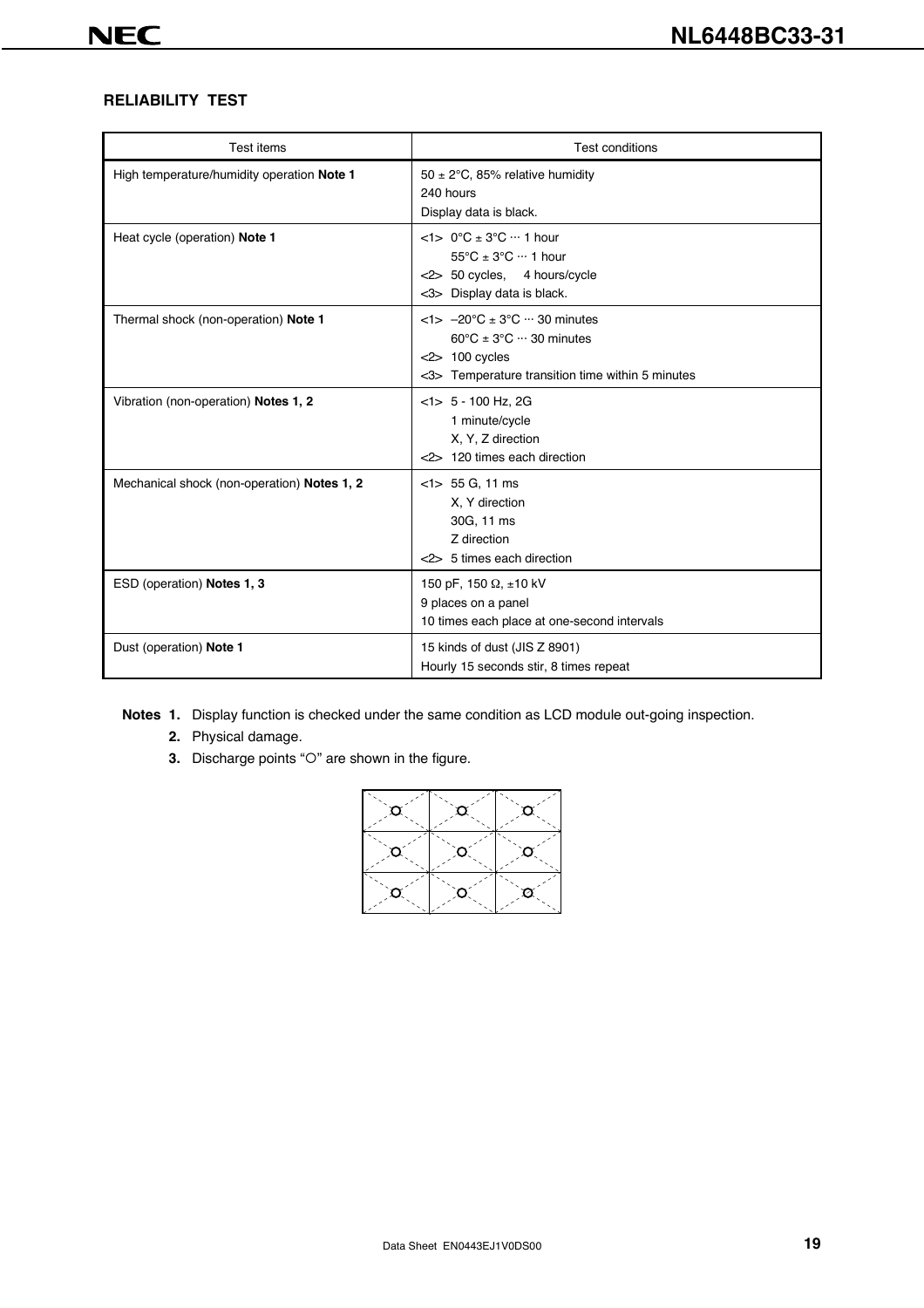# JF6

#### **GENERAL CAUTIONS**

Next figures and sentence are very important. Please understand these contents as follows.

|  | This figure is a mark that you will get hurt and/or the module will have damages when you make<br>CAUTION $\parallel$ a mistake to operate. |
|--|---------------------------------------------------------------------------------------------------------------------------------------------|
|--|---------------------------------------------------------------------------------------------------------------------------------------------|

| $\bigwedge$ | This figure is a mark that you will get an electric shock when you make a mistal |
|-------------|----------------------------------------------------------------------------------|
| fa)         | This figure is a mark that you will get hurt when you make a mistake to operate  |

This figure is a mark that you will get an electric shock when you make a mistake to operate.

CAUTIONS



Do not touch an inverter, on which is stuck a caution label, while the LCD module is under the operation, because of dangerous high voltage.

#### (1) Caution when taking out the module

- a) Pick the pouch only, when taking out the module from a carrier box.
- (2) Cautions for handling the module
	- a) As the electrostatic discharges may break the LCD module, handle the LCD module with care against electrostatic discharges.
	- b)  $\bigwedge$  As the LCD panel and backlight element are made from fragile glass material, impulse and pressure to the LCD module should be avoided.
	- c) As the surface of polarizer is very soft and easily scratched, use a soft dry cloth without chemicals for cleaning.
	- d) Do not pull the interface connectors in or out while the LCD module is operating.
	- e) Put the module display side down on a flat horizontal plane.
	- f) Handle connectors and cables with care.
	- g) When the module is operating, do not lose CLK, Hsync or Vsync signal. If any one or more of these signals is lost, the LCD panel would be damaged.
	- h) The torque for mounting screws should never exceed 0.294 N·m (3 kgf·cm).
- (3) Cautions for the atmosphere
	- a) Dew drop atmosphere must be avoided.
	- b) Do not store and/or operate the LCD module in high temperature and/or high humidity atmosphere. Storage in an electro-conductive polymer packing pouch and under relatively low temperature atmosphere is recommended.
	- c) This module uses cold cathod fluorescent lamps. Therefore, the life time of lamp becomes short conspicuously at low temperature.
	- d) Do not operate the LCD module in high magnetic field.
- (4) Cautions for the module characteristics
	- a) Do not apply any fixed patterns data signal for a long time to the LCD module at product aging. It may cause image sticking.
	- b) This module has the retardation film which may cause the variation of color hue in the different viewing angles. The ununiformity may appear on the screen under the high temperature operation.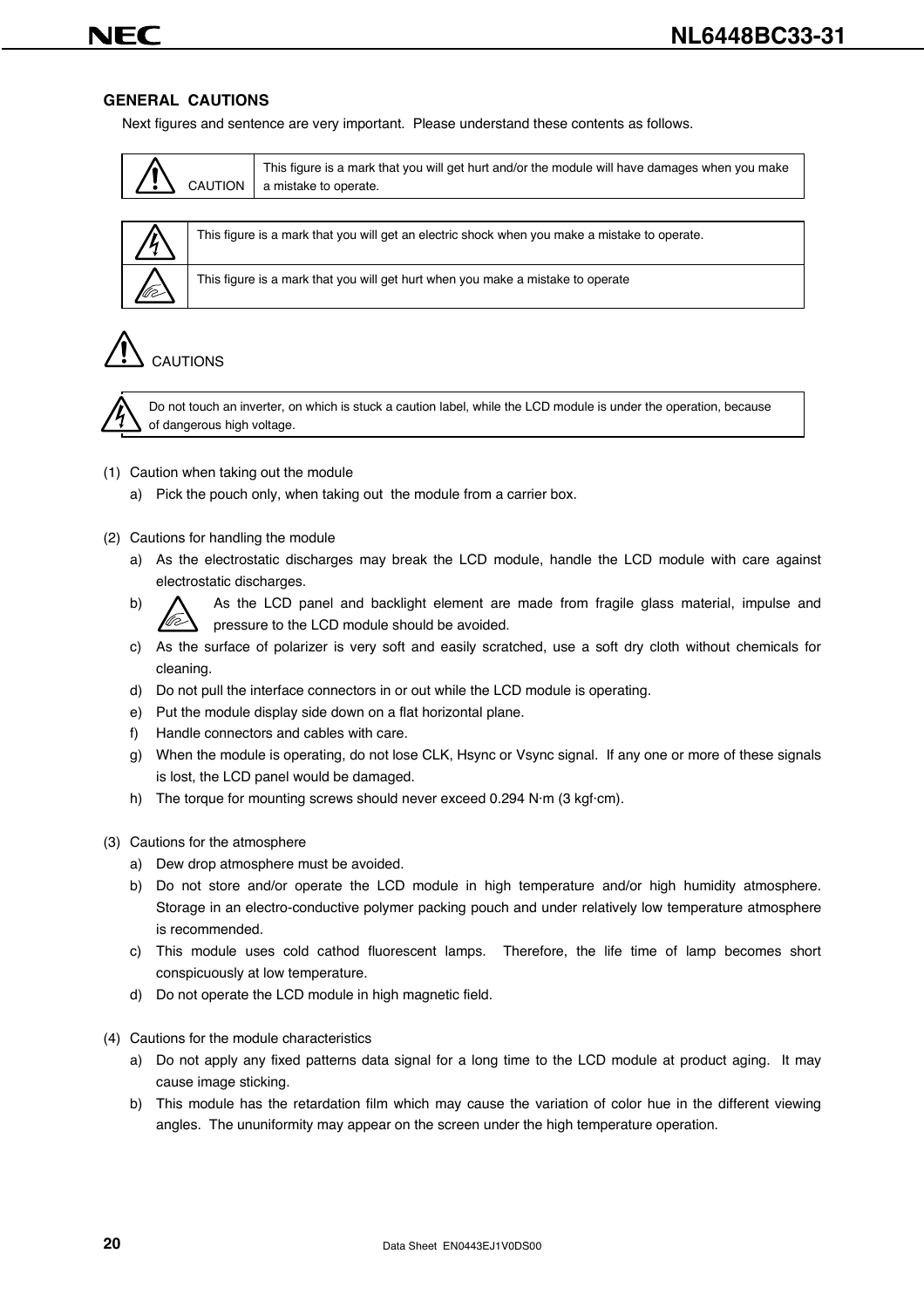- (5) Other cautions
	- a) Do not disassemble and/or reassemble LCD module.
	- b) Do not readjust variable resistors nor switches etc.
	- c) When returning the module for repair or etc, please pack the module not to be broken. We recommend the original shipping packages.

Liquid Crystal Display has the following specific characteristics. There are not defects nor malfunctions.

- The display condition of the LCD module may be affected by the ambient temperature.
- The LCD module uses cold cathode tube for backlighting. Optical characteristics, like luminance or uniformity, will change during time.
- Uneven brightness and/or small spots may be noticed depending on different display patterns.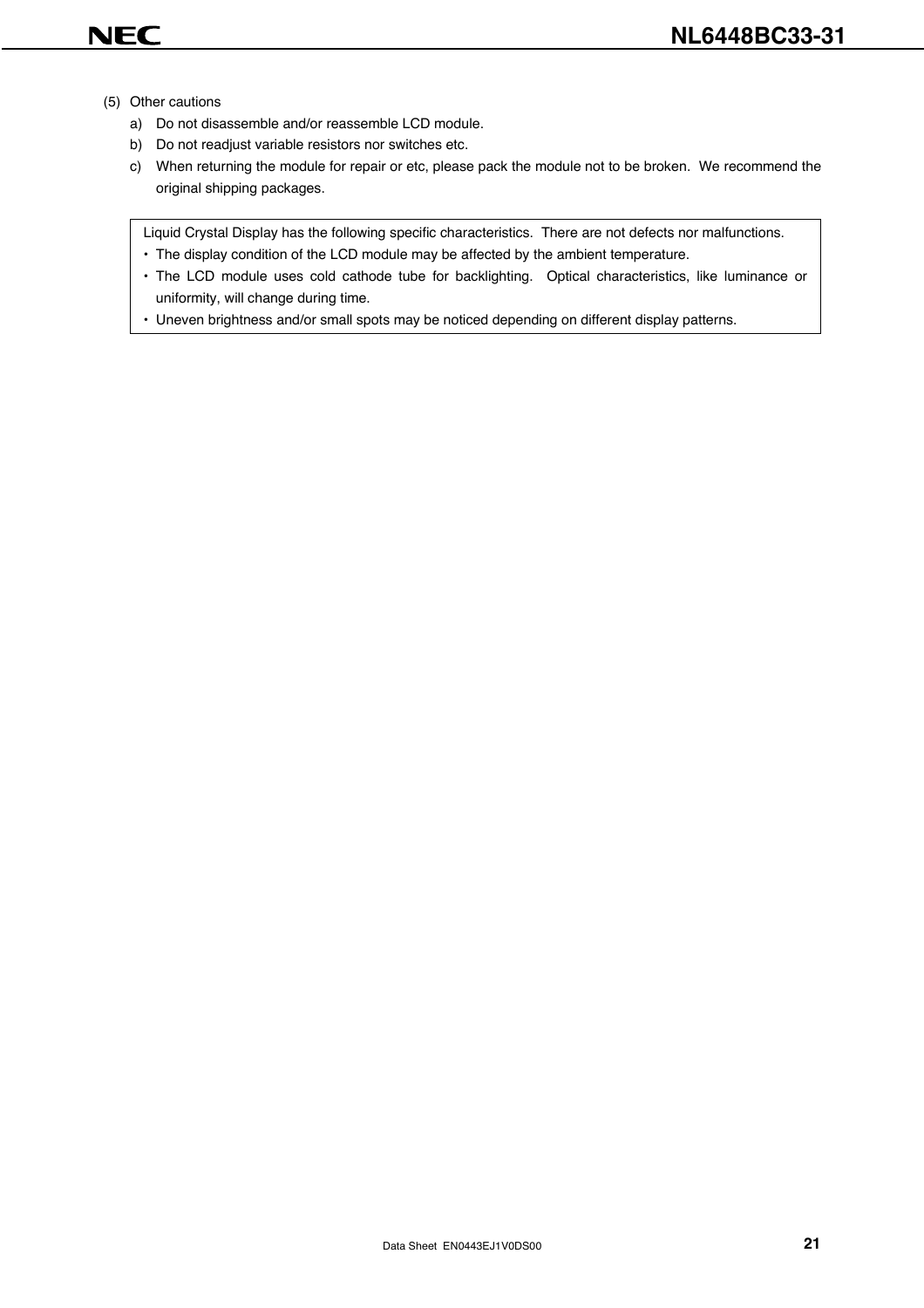**OUTLINE DRAWING: Front View (Unit: mm)**

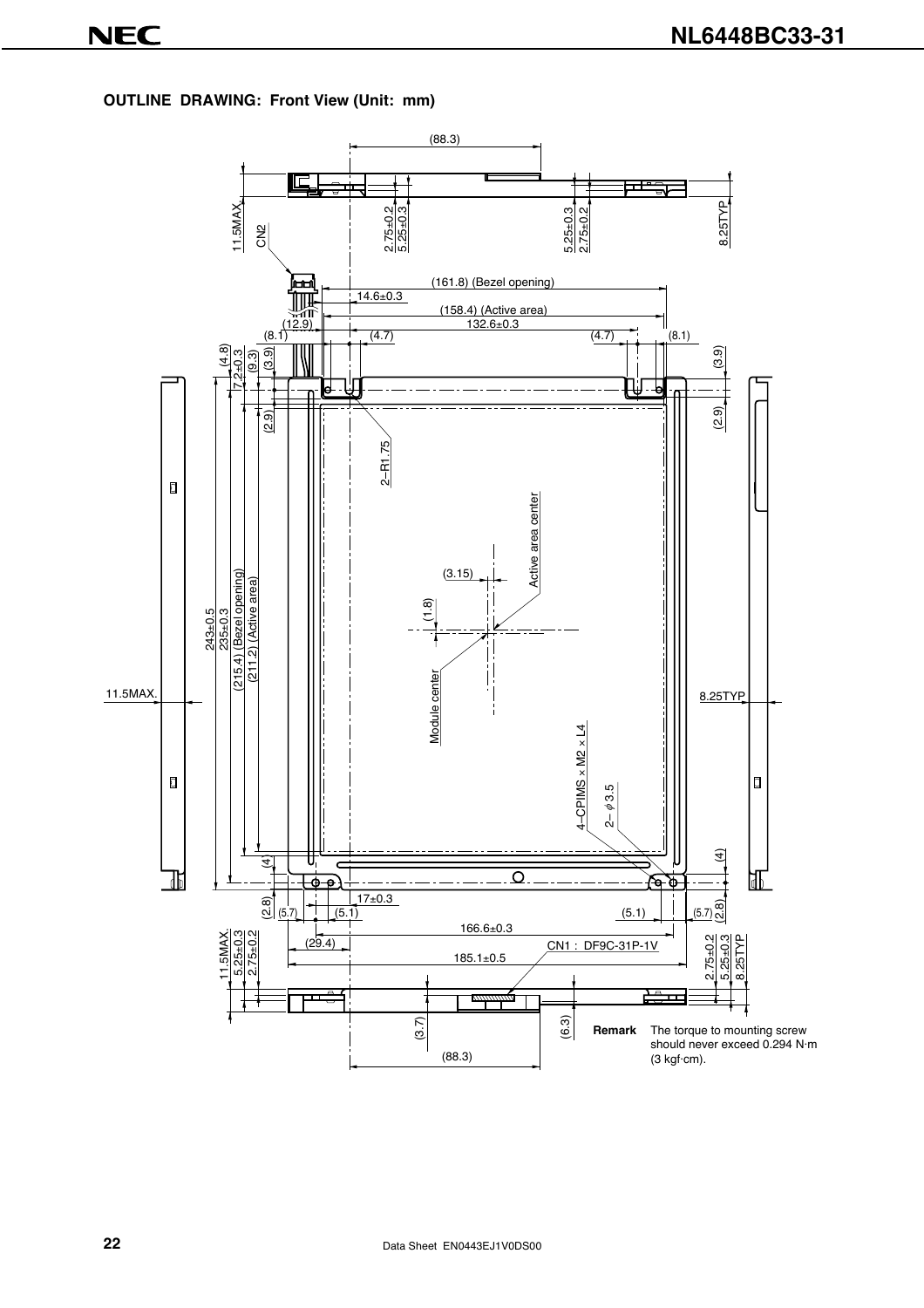**OUTLINE DRAWING: Rear View (Unit: mm)**

![](_page_22_Figure_3.jpeg)